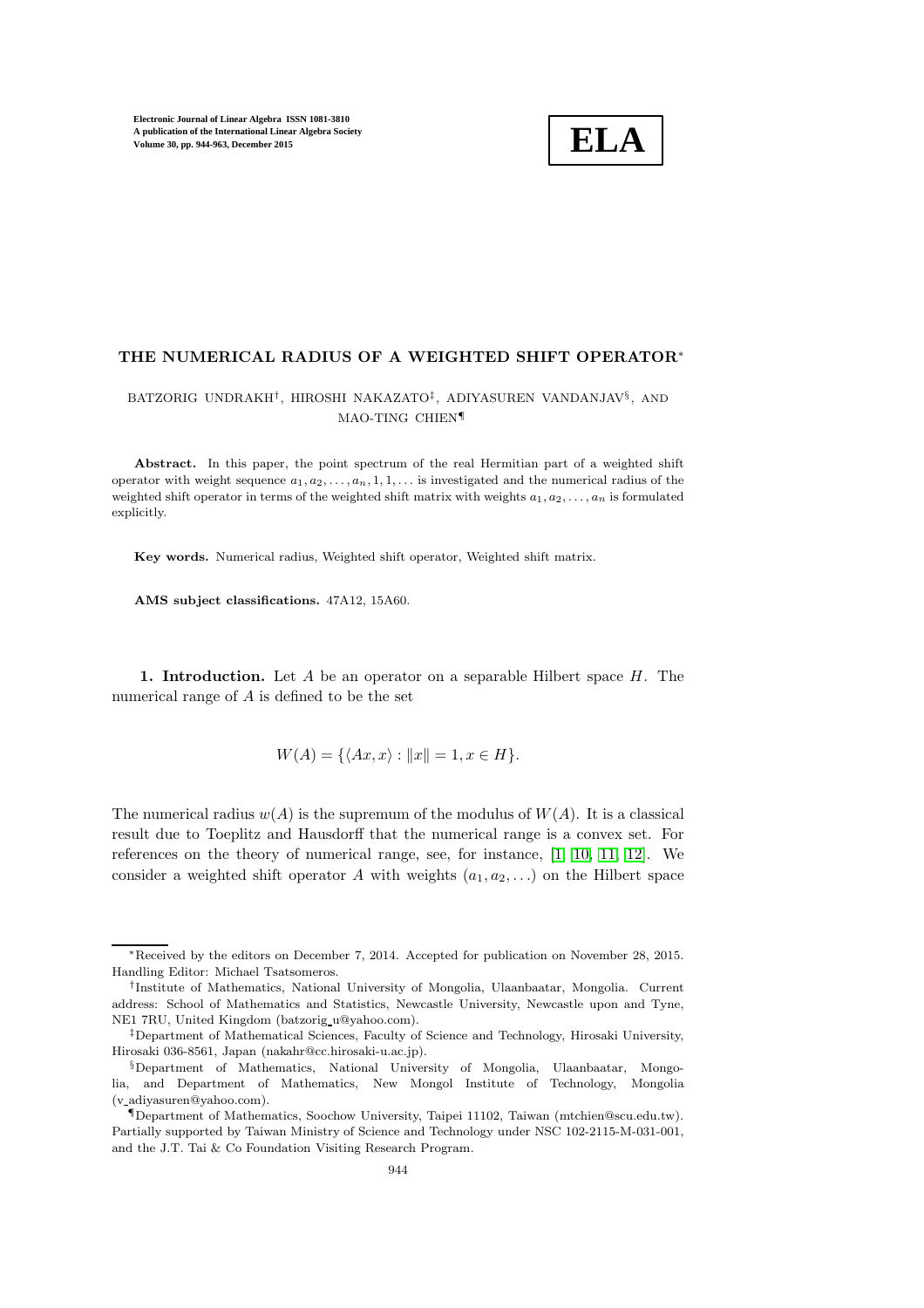

#### The Numerical Radius of a Weighted Shift Operator 945

 $\ell^2(\mathbf{N})$  defined by

$$
A = A(a_1, a_2, \ldots) = \begin{pmatrix} 0 & 0 & 0 & \ldots & \ldots \\ a_1 & 0 & 0 & \ddots & \ddots \\ 0 & a_2 & 0 & \ddots & \ddots \\ 0 & 0 & a_3 & \ddots & \ddots \\ \vdots & \vdots & \ddots & \ddots & \ddots & \ddots \end{pmatrix},
$$

where  ${a_n}$  is a bounded sequence. From the operator-theoretic view point, the class of weighted shift operators contains a typical non-unitary isometry  $A(1,1,\ldots)$  (cf. [\[2\]](#page-18-4)). The real part Hermitian operator  $\Re(A) = (A + A^*)/2$  of a weighted operator A is interpreted as the adjacency matrix of weighted  $A_{\infty}$ -graph (cf. [\[8\]](#page-18-5)). In addition, weighted shift operators are closely related to numerical analysis and information theory (cf.  $[4]$ ).

Shields [\[16\]](#page-18-7) proved that the numerical range  $W(A)$  of a weighted shift operator A is a circular disk centered at the origin. In this case, the radius of the disk equals its numerical radius  $w(A)$  which is the maximal spectrum of the self-adjoint operator  $\Re(A)$ . Ridge [\[15\]](#page-18-8) computed the radius for a weighted shift operator with periodic weights. Computations of the radii of weighted shift operators with typical weights such as  $(r, 1, 1, \ldots), (1, s, 1, 1, \ldots), (r, s, 1, 1, \ldots)$  and  $(r, r^2, r^3, \ldots)$  were carried out in [\[2,](#page-18-4) [5,](#page-18-9) [6,](#page-18-10) [18,](#page-19-0) [19\]](#page-19-1).

Stout [\[17\]](#page-18-11) provided a method to obtain the numerical radius of a weighted shift operator  $A(a_1, a_2, \ldots)$  with square summable weights by introducing the analytic function

$$
F_A(z) = \det(I - z \Re(A(a_1, a_2, \ldots))).
$$

It is shown in [\[17\]](#page-18-11) that the analytic function is given by

$$
F_A(z) = 1 + \sum_{k=1}^{\infty} \left(-\frac{1}{4}\right)^k c_k z^{2k},
$$

where

$$
c_k = \sum a_{i_1}^2 a_{i_2}^2 \cdots a_{i_k}^2,
$$

the sum being taken over

$$
1 \leq i_1 < i_2 < \cdots < i_k < \infty, \ \ i_2 - i_1 \geq 2, \ \ i_3 - i_2 \geq 2, \ldots, \ \ i_k - i_{k-1} \geq 2,
$$

and the radius  $w(A(a_1, a_2, \ldots)) = 1/\lambda$ , where  $\lambda$  is the minimal positive root of  $F_A(z) = 0.$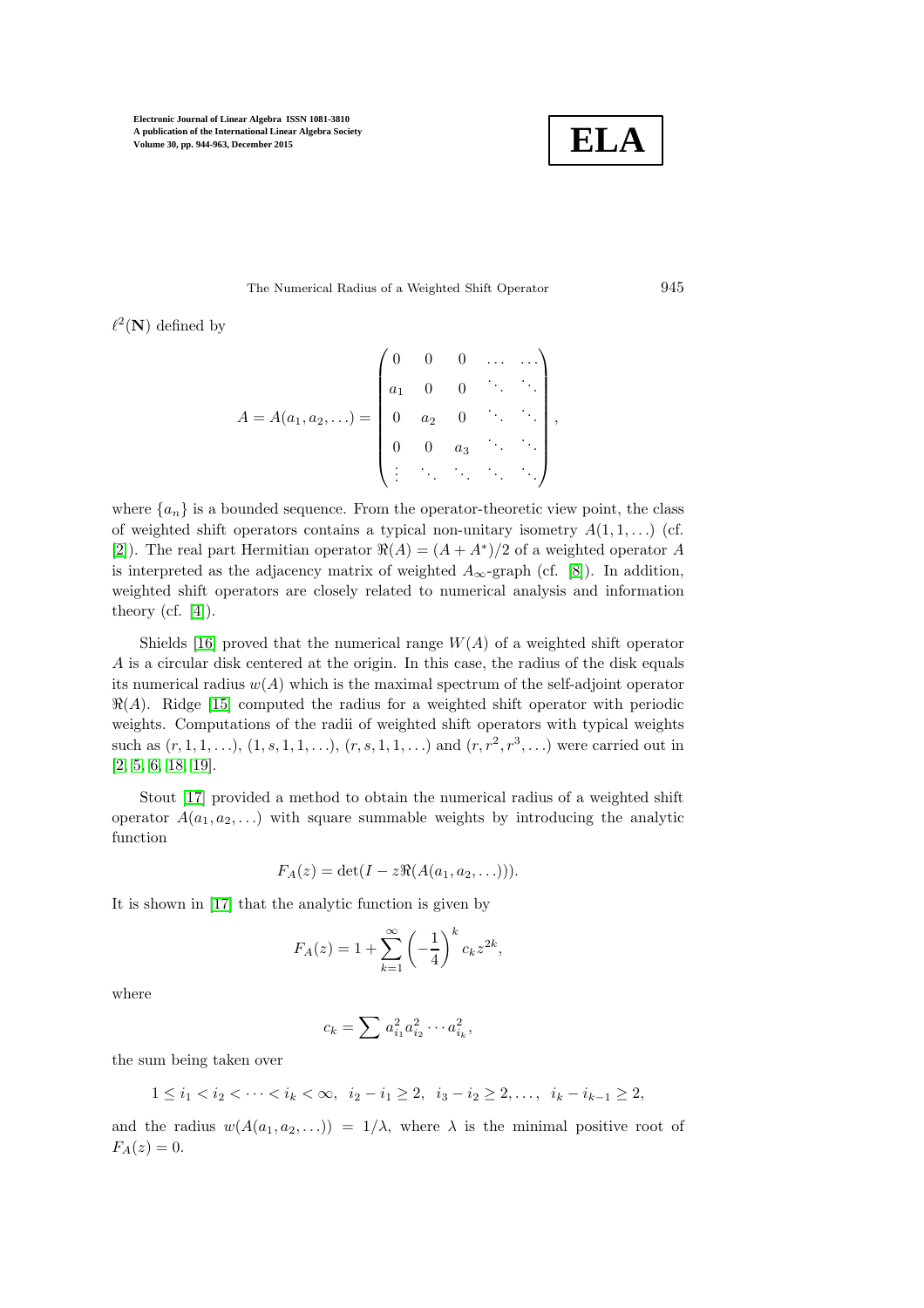$$
\boxed{\textbf{ELA}}
$$

946 B. Undrakh, H. Nakazato, A. Vandanjav, and M.T. Chien

In the finite-dimensional case, an  $n \times n$  weighted shift matrix with weights  $(a_1, a_2, \ldots, a_{n-1})$  is defined by

$$
A(a_1, a_2, \ldots, a_{n-1}) = \begin{pmatrix} 0 & 0 & 0 & \ldots & 0 \\ a_1 & 0 & 0 & \ddots & \vdots \\ 0 & a_2 & 0 & \ddots & \vdots \\ \vdots & \ddots & \ddots & \ddots & \vdots \\ 0 & 0 & a_{n-1} & 0 \end{pmatrix}.
$$

It is easy to see that a weighted shift matrix or operator  $A$  is unitarily equivalent to its entry-wise modulus operator  $|A|$ . Hence we may assume that the weights are nonnegative for the discussion of the numerical range of a weight shift matrix or operator. There have been a number of interesting papers on the properties of the numerical ranges of weighted shift matrices ([\[3,](#page-18-12) [6,](#page-18-10) [7,](#page-18-13) [9,](#page-18-14) [16,](#page-18-7) [17,](#page-18-11) [20\]](#page-19-2)). The numerical range of a weighted matrix A is a closed disk centered at the origin. Various radii of the disk were studied, e.g., [\[6,](#page-18-10) [13,](#page-18-15) [19\]](#page-19-1). In particular,  $w(A(1,1,\ldots,1)) = \cos(\pi/(n+1))$ for the  $n \times n$  shift matrix  $A(1, 1, \ldots, 1)$  (cf. [\[13\]](#page-18-15)). The numerical radii of the modified shift matrices  $A(1, \ldots, 1, r, 1, \ldots, 1)$  and  $A(1, \ldots, 1, r, r, 1, \ldots, 1)$  were computed respectively in [\[6\]](#page-18-10) and [\[19\]](#page-19-1).

In this paper, we consider weighted shift operators  $A(a_1, a_2, \ldots, a_n, 1, 1, \ldots)$  which perturb the canonical shift operator  $A(1, 1, \ldots)$ , and investigate the point spectrum of the Hermitian operator  $\Re(A(a_1, a_2, \ldots, a_n, 1, 1, \ldots))$  which gives the numerical radius of the operator  $A(a_1, a_2, \ldots, a_n, 1, 1, \ldots)$ . Furthermore, we explicitly formulate the radius  $w(A(a_1, a_2, \ldots, a_n, 1, 1, \ldots))$  in terms of the weighted shift matrix  $A(a_1, a_2, \ldots, a_n).$ 

2. Weighted shift matrices. Let  $A(a_1, a_2, \ldots, a_{n-1})$  be an  $n \times n$  weighted shift matrix with nonnegative weights. The spectral analysis of a real symmetric tridiagonal matrix  $\Re(A)$  is related to numerical analysis (cf. [\[4\]](#page-18-6)). The Hermitian matrix  $2I_n - 2\Re(A(1, \ldots, 1))$  is also discussed as the discrete Laplacian in applied mechanics ([\[14\]](#page-18-16)).

The characteristic polynomial

$$
p_n(t) = \det \left( tI_n - \Re(A(a_1, a_2, \dots, a_{n-1})) \right)
$$

has the recurrence

$$
p_n(t) = tp_{n-1}(t) - \frac{1}{4}a_{n-1}^2 p_{n-2}(t).
$$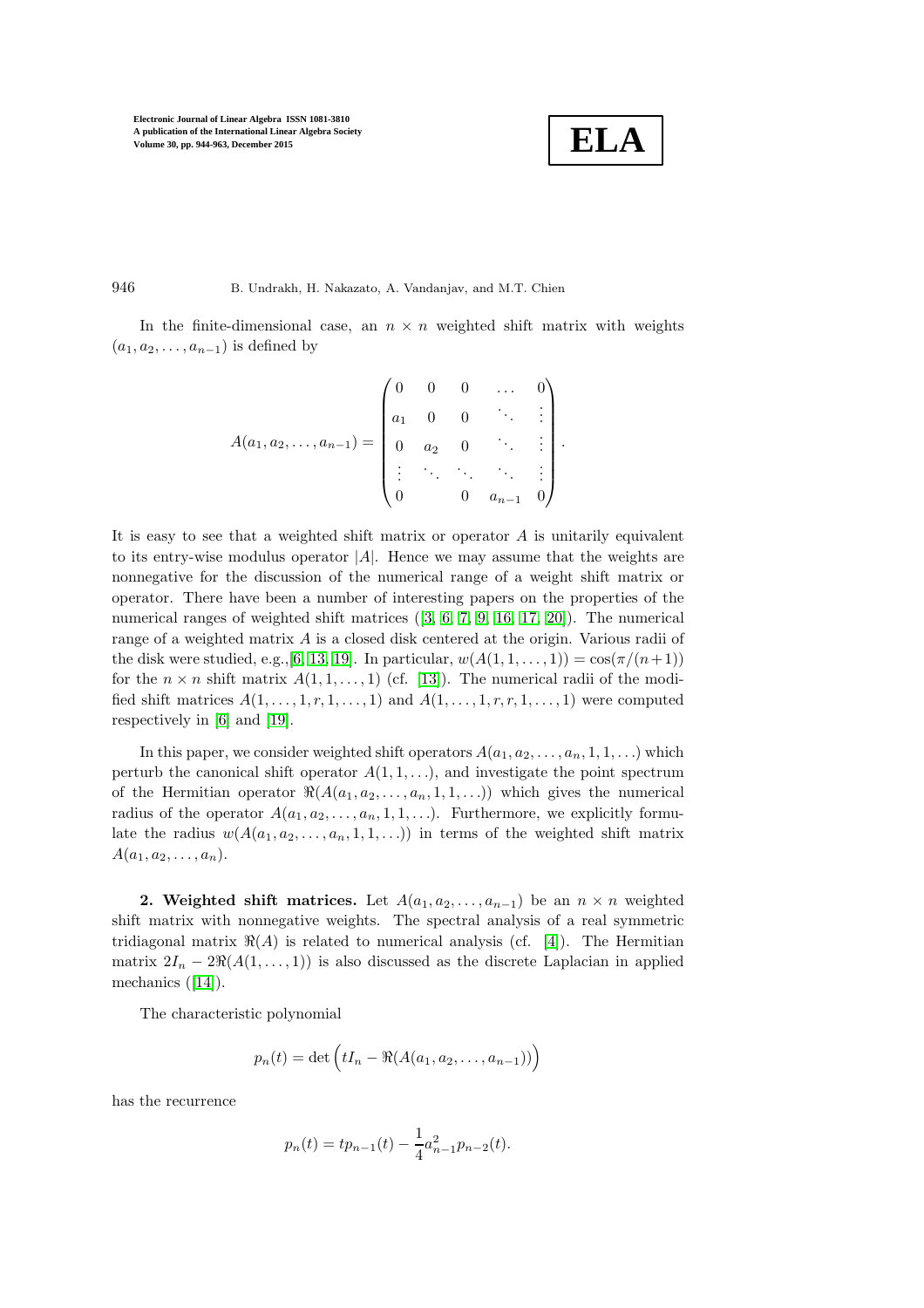

<span id="page-3-4"></span>The Numerical Radius of a Weighted Shift Operator 947

By the formula [\[17,](#page-18-11) Lemma 1],

(2.1) 
$$
p_n(t) = t^n + \sum_{1 \le k \le n/2} \left(-\frac{1}{4}\right)^k S_k(a_1, \dots, a_{n-1}) t^{n-2k},
$$

where the circularly symmetric functions

$$
S_k(a_1,\ldots,a_{n-1})=\sum_{1\leq j_1
$$

over all  $1 \le j_1 < j_2 < \cdots < j_k \le n-1$  satisfying  $j_2 - j_1 \ge 2, j_3 - j_2 \ge 2, \ldots$ ,  $j_k - j_{k-1} \geq 2$ . The circularly symmetric function  $S_k(a_1, \ldots, a_{n-1})$  is abbreviated to  $S_k^{(n-1)}$  $\binom{n-1}{k}$  if there is no confusion. We will use Chebyshev polynomials of the second kind to find  $\alpha = w(A(a_1, a_2, \ldots, a_{n-1}))$ . If the weights  $a_1, \ldots, a_{n-1}$  are positive and relatively small, e.g., less than 1, we have  $0 < \alpha < 1$ . Then  $0 < \theta_0 = \arccos(\alpha) < \pi$ is the minimal zero of the trigonometric polynomial

(2.2) 
$$
2^{n} \sin \theta \det \Big( \cos \theta I_{n} - \Re(A(a_{1}, a_{2}, \ldots, a_{n-1})) \Big).
$$

On the other hand, if the weights  $a_1, \ldots, a_{n-1}$  are relatively large, say, greater than  $\sec(\pi/(n+1))$ , then  $\alpha > 1$  and  $\theta_0 = \arccosh(\alpha)$  is the minimal zero of the trigonometric polynomial

<span id="page-3-0"></span>
$$
2^{n}\sinh \theta \det \Big(\cosh \theta I_{n}-\Re(A(a_1,a_2,\ldots,a_{n-1}))\Big).
$$

Let  $\ell C_k, 0 \leq k \leq \ell$ , denote the binomial coefficients with boundary values  $\ell C_0$  $\ell C_{\ell} = 1$ . For  $1 \leq k \leq \ell - 1$ ,  $\ell C_k = \ell! / (k! (\ell - k)!)$ . The following lemma is essential to expand the trigonometric polynomial [\(2.2\)](#page-3-0).

<span id="page-3-3"></span>Lemma 2.1.

<span id="page-3-1"></span>(2.3)  
\n
$$
2^{n} \sin \theta \cos^{n} \theta = \sum_{k=0}^{n-1} {}_{n-1}C_{k} \sin((n+1-2k)\theta)
$$
\n
$$
= \sum_{0 \le k \le n/2} ({}_{n-1}C_{k} - {}_{n-1}C_{k-2}) \sin((n+1-2k)\theta),
$$

and

<span id="page-3-2"></span>(2.4)  
\n
$$
2^{n} \sinh \theta \cosh^{n} \theta = \sum_{k=0}^{n-1} {}_{n-1}C_{k} \sinh((n+1-2k)\theta)
$$
\n
$$
= \sum_{0 \le k \le n/2} ({}_{n-1}C_{k} - {}_{n-1}C_{k-2}) \sinh((n+1-2k)\theta).
$$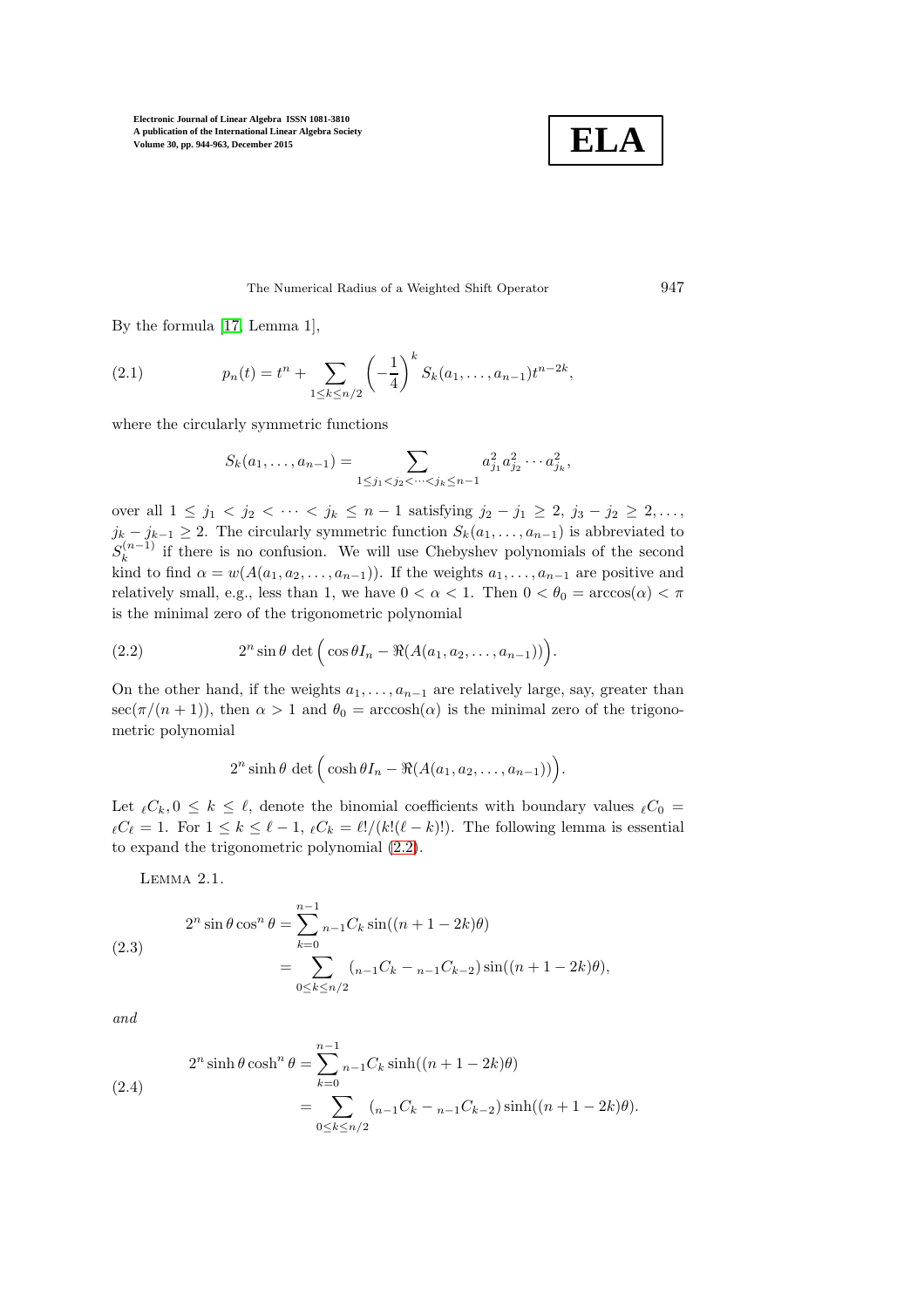

948 B. Undrakh, H. Nakazato, A. Vandanjav, and M.T. Chien

Proof. We compute

$$
\sum_{k=0}^{n-1} n_{-1}C_k \sin((n+1-2k)\theta) = \Im\left(\sum_{k=0}^{n-1} n_{-1}C_k e^{i(n+1-2k)\theta}\right)
$$

$$
= \Im\left(e^{i(n+1)\theta}\sum_{k=0}^{n-1} n_{-1}C_k e^{-2ik\theta}\right)
$$

$$
= \Im\left(e^{i(n+1)\theta}\left(1+e^{-2i\theta}\right)^{n-1}\right)
$$

$$
= \Im\left(e^{2i\theta}\left(e^{i\theta}+e^{-i\theta}\right)^{n-1}\right)
$$

$$
= 2^{n-1}\cos^{n-1}\theta \Im(e^{2i\theta})
$$

$$
= 2^n \sin\theta \cos^n \theta,
$$

where  $\Im(z)$  denotes the imaginary part of a complex number. This proves the first equality of [\(2.3\)](#page-3-1). Next, we prove the second equality of [\(2.3\)](#page-3-1).

<span id="page-4-0"></span>Assume  $n = 2m + 1$  is odd. Then

(2.5)  
\n
$$
\sum_{0 \le k \le 2m} 2m C_k \sin((2m + 2 - 2k)\theta)
$$
\n
$$
= 2m C_0 \sin((2m + 2)\theta) + 2m C_1 \sin(2m\theta)
$$
\n
$$
+ \sum_{2 \le k \le m} 2m C_k \sin((2m + 2 - 2k)\theta)
$$
\n
$$
+ \sum_{m+2 \le k \le 2m} 2m C_k \sin((2m + 2 - 2k)\theta).
$$

Observe that

$$
\sin((2m+2-2k)\theta) = -\sin((2m+2-2(2m+2-k))\theta) = -\sin((2m+2-2j)\theta),
$$

where  $j = 2m + 2 - k$ . Since  $m + 2 \le k \le 2m$ , we have  $2 \le j \le m$ . Hence,

<span id="page-4-1"></span>
$$
(2.6)\sum_{m+2\leq k\leq 2m} 2mC_k \sin((2m+2-2k)\theta) = \sum_{\substack{m+2\leq k\leq 2m\\2\leq j\leq m}} 2mC_{2m-k} \sin((2m+2-2k)\theta) = -\sum_{\substack{2\leq j\leq m\\2\leq j\leq m}} 2mC_{j-2} \sin((2m+2-2j)\theta).
$$

Taking together  $(2.5)$  and  $(2.6)$ , we have

$$
\sum_{0 \le k \le 2m} 2m C_k \sin((2m + 2 - 2k)\theta) = \sum_{0 \le k \le m} (2m C_k - 2m C_{k-2}) \sin((2m + 2 - 2k)\theta),
$$

where  $_{2m}C_{-2} = _{2m}C_{-1} = 0$ .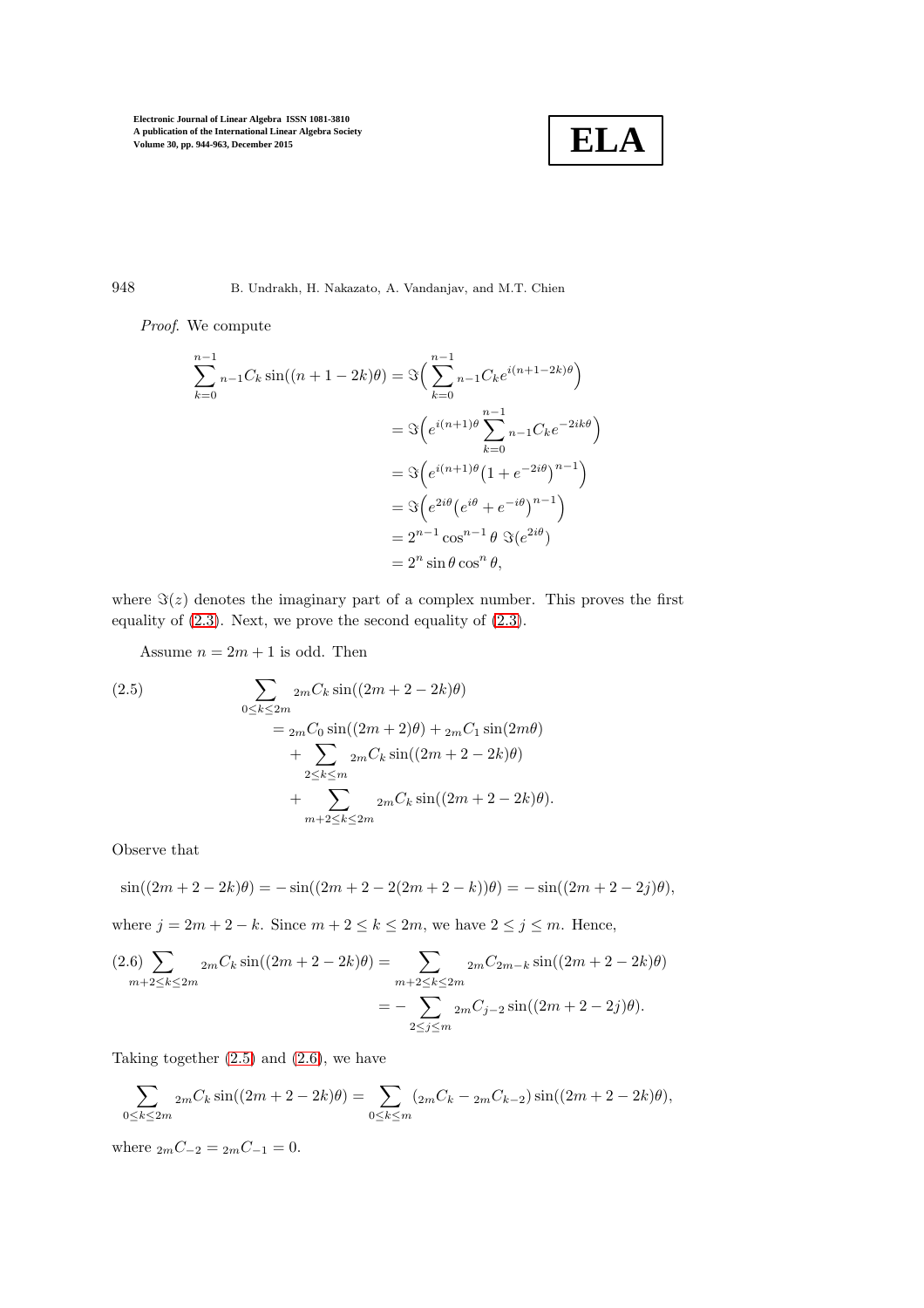

The Numerical Radius of a Weighted Shift Operator 949

Assume  $n = 2m$  is even. Similar computations yield that

$$
\sum_{0 \le k \le 2m-1} 2_{m-1} C_k \sin((2m+1-2k)\theta)
$$
  
=  $2_{m-1} C_0 \sin(2m+1)\theta + 2_{m-1} C_1 \sin((2m-1)\theta)$   
+  $\sum_{2 \le k \le m} 2_{m-1} C_k \sin((2m+1-2k)\theta)$   
+  $\sum_{m+1 \le k \le 2m-1} 2_{m-1} C_k \sin((2m+1-2k)\theta)$   
=  $\sum_{0 \le k \le m} (2_{m-1} C_k - 2_{m-1} C_{k-2}) \sin((2m+1-2k)\theta),$ 

where  $_{2m-1}C_{-2} = _{2m-1}C_{-1} = 0.$ 

As to the formula [\(2.4\)](#page-3-2), we compute that

$$
\sum_{0 \le k \le n-1} n-1C_k \sinh((n+1-2k)\theta)
$$
  
=  $\frac{1}{2} \Biggl( \sum_{0 \le k \le n-1} n-1C_k \Bigl( e^{(n+1-2k)\theta} - e^{(-n-1+2k)\theta} \Bigr) \Biggr)$   
=  $\frac{1}{2} (e^{2\theta} - e^{-2\theta}) (e^{\theta} + e^{-\theta})^{n-1}$   
=  $\frac{1}{2} (e^{\theta} - e^{-\theta}) (e^{\theta} + e^{-\theta}) (e^{\theta} + e^{-\theta})^{n-1}$   
=  $2^n (e^{\theta} - e^{-\theta}) (e^{\theta} + e^{-\theta})^n$   
=  $2^n \sinh \theta \cosh^n \theta$ .

The second equality of [\(2.4\)](#page-3-2) can be derived in a similar way.  $\square$ 

<span id="page-5-0"></span>Applying Lemma [2.1,](#page-3-3) we expand the determinant in [\(2.2\)](#page-3-0), which generalizes results of [\[6,](#page-18-10) Theorem 2.1] and [\[19,](#page-19-1) Theorem 2.1].

THEOREM 2.2. Let  $n \geq 2$ . Then

$$
2^{n} \sin \theta \, \det \left( \cos \theta I_{n} - \Re(A(a_{1}, a_{2}, \ldots, a_{n-1})) \right) = \sum_{0 \le k \le [n/2]} h_{k}^{(n-1)} \sin((n+1-2k)\theta)
$$

and

$$
2^{n} \sinh \theta \, \det \Big( \cosh \theta I_{n} - \Re (A(a_{1}, a_{2}, \ldots, a_{n-1})) \Big) = \sum_{0 \leq k \leq [n/2]} h_{k}^{(n-1)} \sinh((n+1-2k)\theta),
$$

where

$$
h_k^{(n-1)} = ({}_{n-1}C_k - {}_{n-1}C_{k-2})
$$
  
+ 
$$
\left(\sum_{\ell=1}^{k-1} (-1)^{\ell} ({}_{n-1-2\ell}C_{k-\ell} - {}_{n-1-2\ell}C_{k-\ell-2})S_{\ell}^{(n-1)}\right) + (-1)^k S_k^{(n-1)},
$$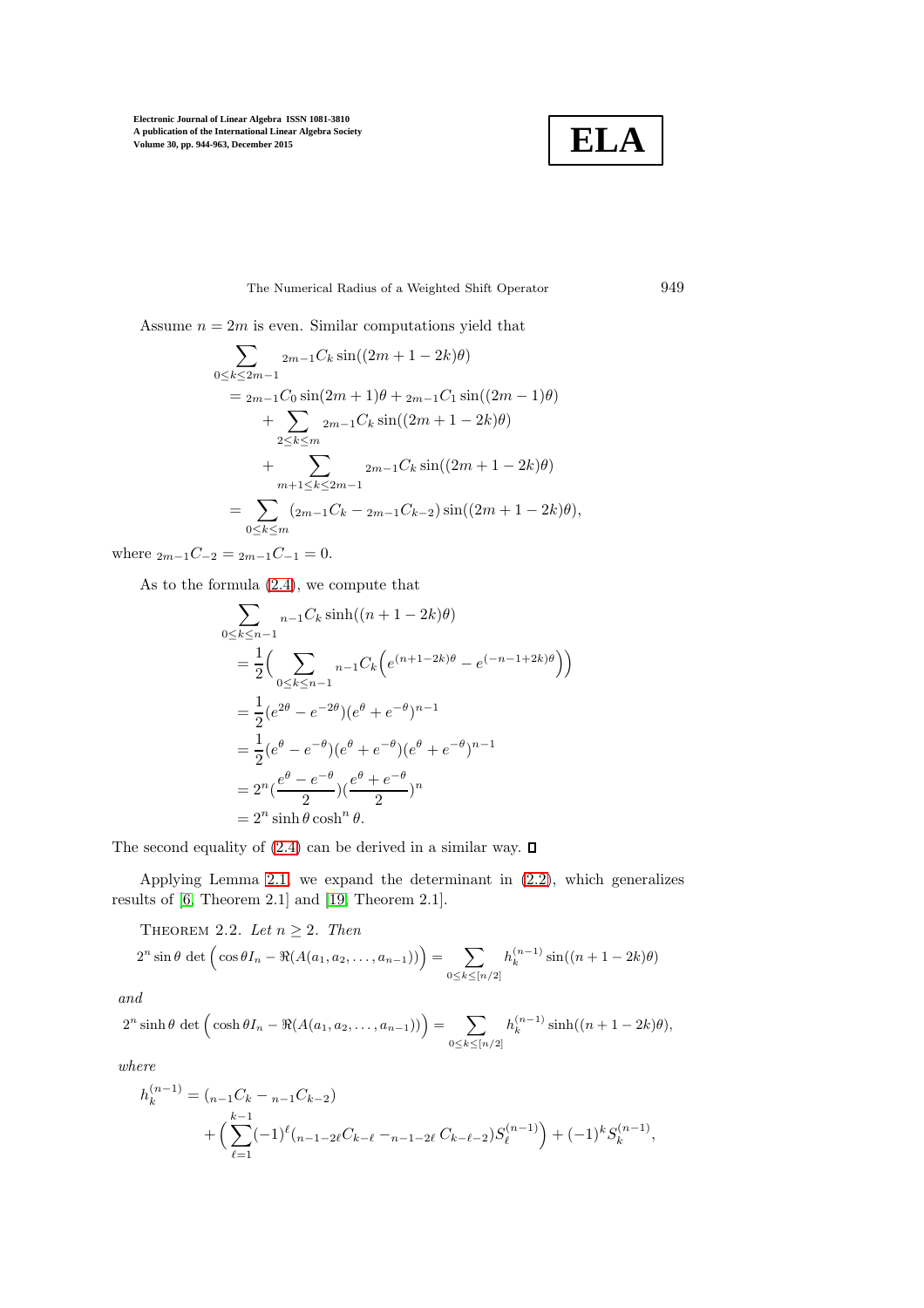

950 B. Undrakh, H. Nakazato, A. Vandanjav, and M.T. Chien

$$
0 \leq k \leq [n/2], and h_0^{(n-1)} = 1, h_1^{(n-1)} = {}_{n-1}C_1 - S_1^{(n-1)}.
$$
  
\n*Proof.* We compute that  
\n
$$
2^n \sin \theta \det \left( \cos \theta I_n - \Re(A(a_1, a_2, ..., a_{n-1})) \right)
$$
\n
$$
= 2^n \sin \theta \left( \cos^n \theta + \sum_{1 \leq k \leq [n/2]} \left( -\frac{1}{4} \right)^k S_k^{(n-1)} \cos^{n-2k} \theta \right) \text{ (by (2.1))}
$$
\n
$$
= 2^n \sin \theta \cos^n \theta + \sum_{1 \leq k \leq [n/2]} (-1)^k 2^{n-2k} \sin \theta \cos^{n-2k} \theta S_k^{(n-1)}
$$
\n
$$
= \sum_{0 \leq \ell \leq [n/2]} (n-1) \left( e - n - 1C_{\ell-2} \right) \sin((n+1-2\ell)\theta)
$$
\n
$$
+ \sum_{1 \leq k \leq [n/2]} (-1)^k S_k^{(n-1)} \times \left( \sum_{0 \leq \ell \leq [(n-2k)/2]} (n-2k-1) \ell e - n - 2k-1 \ell e - 2 \right) \sin((n-2k+1-2\ell)\theta) \right)
$$
\n
$$
\text{(by Lemma2.1)}
$$
\n
$$
= \sin((n+1)\theta) + n - 1 \sin((n-1)\theta) + (n-1) \ell e - n - 1 \ell e - 2 \sin((n-3)\theta) + \cdots
$$
\n
$$
- S_1^{(n-1)} \left( \sin((n-1)\theta) + n - 3 \alpha \sin((n-3)\theta) + \cdots \right)
$$
\n
$$
+ S_2^{(n-1)} \left( \sin((n-3)\theta) + n - 5 \alpha \sin((n-5)\theta) + \cdots \right)
$$
\n
$$
+ S_2^{(n-1)} \left( \sin((n-3)\theta) + n - 5 \alpha \sin((n-5)\theta) + \cdots \right)
$$
\n
$$
= \sum_{0 \leq k \leq [n/2]} ((n-1) \ell k - n - 1) \left( e - e - e - e - e - e - e - e
$$

The second assertion can be proved in a similar way.  $\Box$ 

 $0 \leq k \leq [n/2]$ 

3. Weighted shift operators. The numerical radius of a weighted shift operator has attracted much attention because of its importance and complexity. Research papers on this subject include the Hilbert-Schmidt class of of weighted shift operators, i.e., with square summable weights (cf. [\[17\]](#page-18-11)), and the modified canonical shift operator such as  $(\alpha, 1, 1, \ldots), (1, \alpha, 1, 1, \ldots)$  and  $(\alpha, \beta, 1, 1, \ldots)$  (cf. [\[2,](#page-18-4) [6,](#page-18-10) [19\]](#page-19-1)).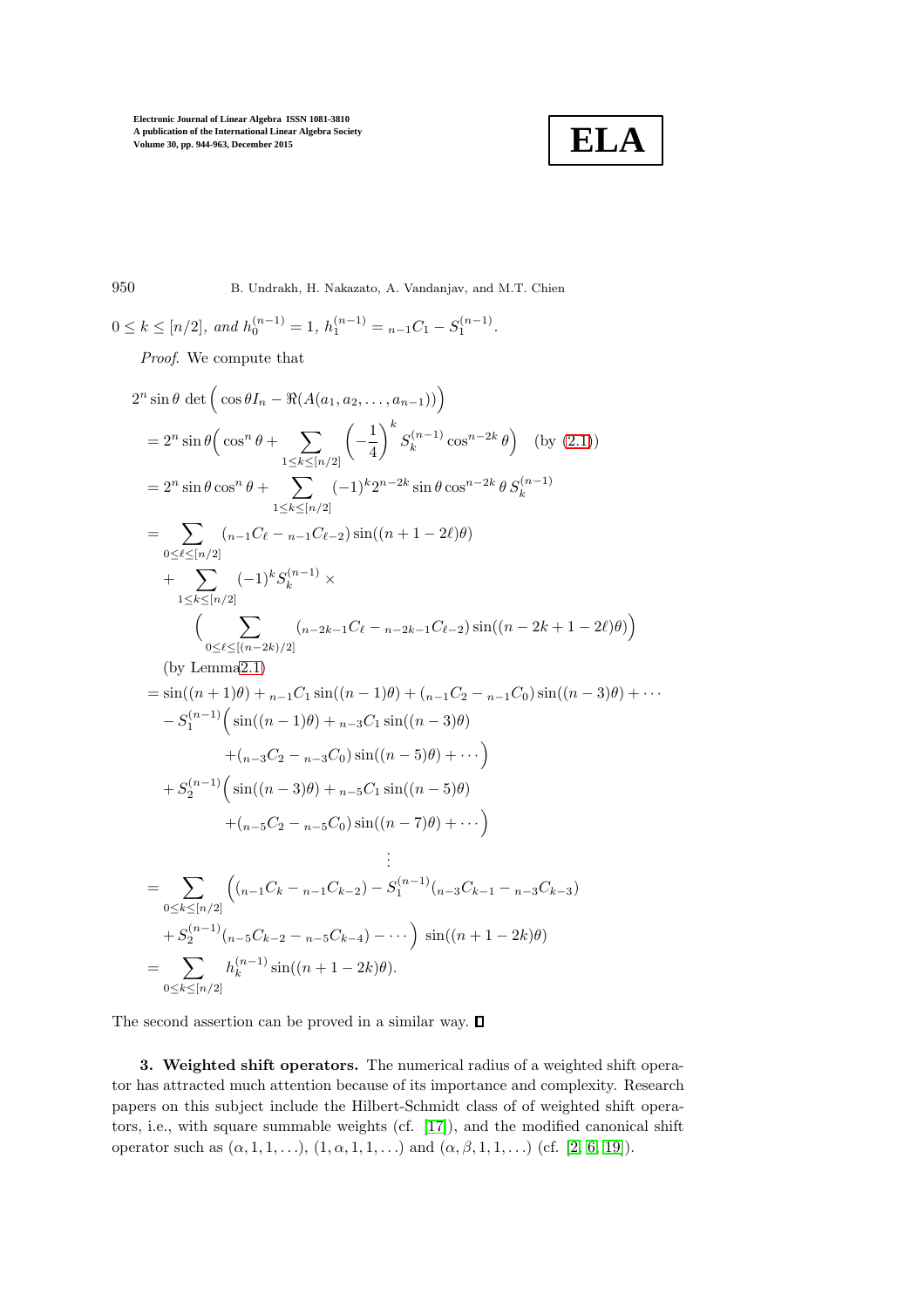**ELA**

The Numerical Radius of a Weighted Shift Operator 951

In this section, we consider weighted shift operators  $A(a_1, a_2, \ldots)$  acting on a complex Hilbert space  $\ell^2(\mathbf{N})$  identified with the Hardy space  $H^2$  satisfying

$$
\lim_{\ell \to \infty} a_{\ell} = 1, \sum_{\ell=1}^{\infty} |a_{\ell} - 1| < \infty \quad \text{and} \quad \prod_{j=1}^{\ell} a_j \to \beta \text{ as } \ell \to \infty
$$

for some  $0 < \beta < \infty$ . A typical weighted shift operator of this class is  $A(a_1, a_2, \ldots, a_n)$ . 1, 1, ...) that perturbs the canonical shift operator  $A = A(1, 1, \ldots)$ .

THEOREM 3.1. Let  $A(a_1, a_2, \ldots, a_n, 1, 1, \ldots)$  be a weighted shift operator with positive weights. Then  $w(A(a_1, \ldots, a_n, 1, 1, \ldots)) > 1$  if and only if  $\Re(A(a_1, a_2, \ldots, a_n,$  $(1, 1, \ldots))$  has an eigenvalue greater than 1.

*Proof.* Since  $W(A(a_1, \ldots, a_n, 1, 1, \ldots))$  is a circular disk centered at the origin, it follows that  $w(A(a_1, ..., a_n, 1, 1, ...) ) = w(\Re(A(a_1, ..., a_n, 1, 1, ...))).$  The sufficiency is trivial. Assume  $w(A(a_1, \ldots, a_n, 1, 1, \ldots)) > 1$ . For the Hermitian operator  $\Re(A(a_1, \ldots, a_n, 1, 1, \ldots)),$ 

$$
\|\Re(A(a_1,\ldots,a_n,1,1,\ldots))\| = w(\Re(A(a_1,\ldots,a_n,1,1,\ldots))).
$$

Then, by [\[19,](#page-19-1) Lemma 3.1],  $w(\Re(A(a_1, \ldots, a_n, 1, 1, \ldots)))$  and thus  $w(A(a_1, \ldots, a_n,$ 1, 1, ...)) is an eigenvalue of  $\Re(A(a_1, a_2, \ldots, a_n, 1, 1, \ldots)).$   $\Box$ 

The following result characterizes the existence of an eigenvalue  $\alpha \geq 0$  of the Hermitian operator  $\Re(A(a_1, a_2, \ldots, a_n, 1, 1, \ldots))$ , and it turns out the eigenvalue must be greater than 1.

THEOREM 3.2. Let  $n \geq 1$  and  $A(a_1, a_2, \ldots, a_n, 1, 1, \ldots)$  be a weighted shift operator with positive weights. A value  $\alpha \geq 0$  is an eigenvalue of  $\Re(A(a_1, a_2, \ldots, a_n, 1,$  $(1, \ldots)$  if and only if there is a nonzero formal power series

$$
f(z) = f(0) + f'(0)z + \frac{f''(0)}{2!}z^2 + \dots + \frac{f^{(n)}(0)}{n!}z^n + \frac{f^{(n+1)}(0)}{(n+1)!}z^{n+1} + \dots
$$

with  $f(0) \neq 0$  belonging to the Hardy space  $H^2$  which satisfies the following recurrence relations

<span id="page-7-0"></span>(3.1) 
$$
f'(0) = \frac{2\alpha}{a_1} f(0), \quad \frac{f^{(k)}(0)}{k!} = \frac{2\alpha}{a_k} \frac{f^{(k-1)}(0)}{(k-1)!} - \frac{a_{k-1}}{a_k} \frac{f^{(k-2)}(0)}{(k-2)!}
$$

for  $k = 2, \ldots, n$ , and

<span id="page-7-1"></span>(3.2) 
$$
\frac{f^{(n+1)}(0)}{(n+1)!} = 2\alpha \frac{f^{(n)}(0)}{n!} - a_n \frac{f^{(n-1)}(0)}{(n-1)!},
$$

<span id="page-7-2"></span>(3.3) 
$$
\frac{f^{(m)}(0)}{m!} = 2\alpha \frac{f^{(m-1)}(0)}{(m-1)!} - \frac{f^{(m-2)}(0)}{(m-2)!}
$$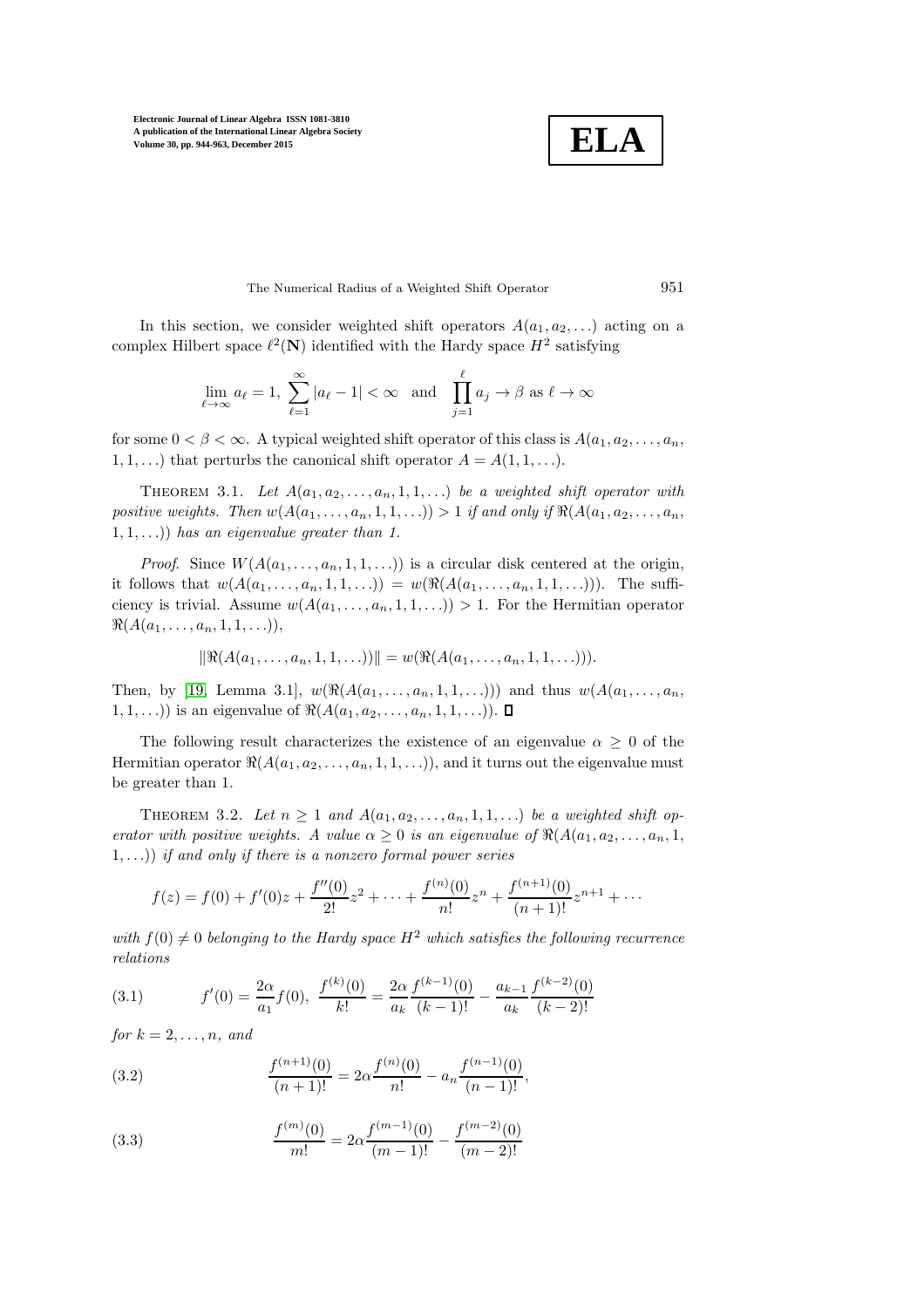

952 B. Undrakh, H. Nakazato, A. Vandanjav, and M.T. Chien

for  $m = n + 2, n + 3, \ldots$  In this case, the eigenvalue  $\alpha > 1$  and

<span id="page-8-1"></span>(3.4) 
$$
\frac{f^{(n+1)}(0)}{(n+1)!} - (\alpha - \sqrt{\alpha^2 - 1}) \frac{f^{(n)}(0)}{n!} = 0.
$$

*Proof.* Assume that  $\alpha \geq 0$ . Clearly,  $\alpha$  is an eigenvalue of the Hermitian operator  $\Re(A(a_1, a_2, \ldots, a_n, 1, 1, \ldots))$  if and only if there is a corresponding nonzero eigenfunction

$$
f(z) = f(0) + f'(0)z + \frac{f^{(2)}(0)}{2}z^{2} + \frac{f^{(3)}(0)}{3!}z^{3} + \dots \in H^{2}
$$

satisfying  $\Re(A(a_1, a_2, \ldots, a_n, 1, 1, \ldots))f = \alpha f$  which is equivalent to the recurrence relations [\(3.1\)](#page-7-0), [\(3.2\)](#page-7-1) and [\(3.3\)](#page-7-2).

From the recurrence relation [\(3.3\)](#page-7-2), the coefficients of the eigenfunction satisfy the recurrence

(3.5) 
$$
\frac{f^{(k)}(0)}{k!} = 2\alpha \frac{f^{(k-1)}(0)}{(k-1)!} - \frac{f^{(k-2)}(0)}{(k-2)!}
$$

for  $k = n + 2, n + 3, \dots$  If  $\alpha = 0$ , the recurrence relation [\(3.5\)](#page-8-0) implies that

<span id="page-8-0"></span>
$$
\frac{f^{(n+2p)}(0)}{(n+2p)!} = (-1)^p \frac{f^{(n)}(0)}{n!} \text{ and } \frac{f^{(n+1+2p)}(0)}{(n+1+2p)!} = (-1)^p \frac{f^{(n+1)}(0)}{(n+1)!},
$$

 $p = 1, 2, \dots$  Since  $f \in H^2$ , it follows that

$$
\frac{f^{(n+1)}(0)}{(n+1)!} = \frac{f^{(n)}(0)}{n!} = 0,
$$

and this derives the function  $f = 0$  from [\(3.1\)](#page-7-0).

If  $0 < \alpha < 1$  and is expressed as  $\alpha = \cos \theta$  for some  $0 < \theta < \pi/2$ , then the difference equation [\(3.5\)](#page-8-0) implies that

$$
\frac{f^{(n+p)}(0)}{(n+p)!} = \gamma e^{ip\theta} + \delta e^{-ip\theta},
$$

 $p = 0, 1, 2, \ldots$ , for some constants  $\gamma$  and  $\delta$ . Again, for  $f \in H^2$ , we have  $\gamma = 0$  and  $\delta = 0$  as well.

If  $\alpha = 1$ , then by [\(3.5\)](#page-8-0),

$$
\frac{f^{(n+p+2)}(0)}{(n+p+2)!} - \frac{f^{(n+p+1)}(0)}{(n+p+1)!} = \frac{f^{(n+p+1)}(0)}{(n+p+1)!} - \frac{f^{(n+p)}(0)}{(n+p)!},
$$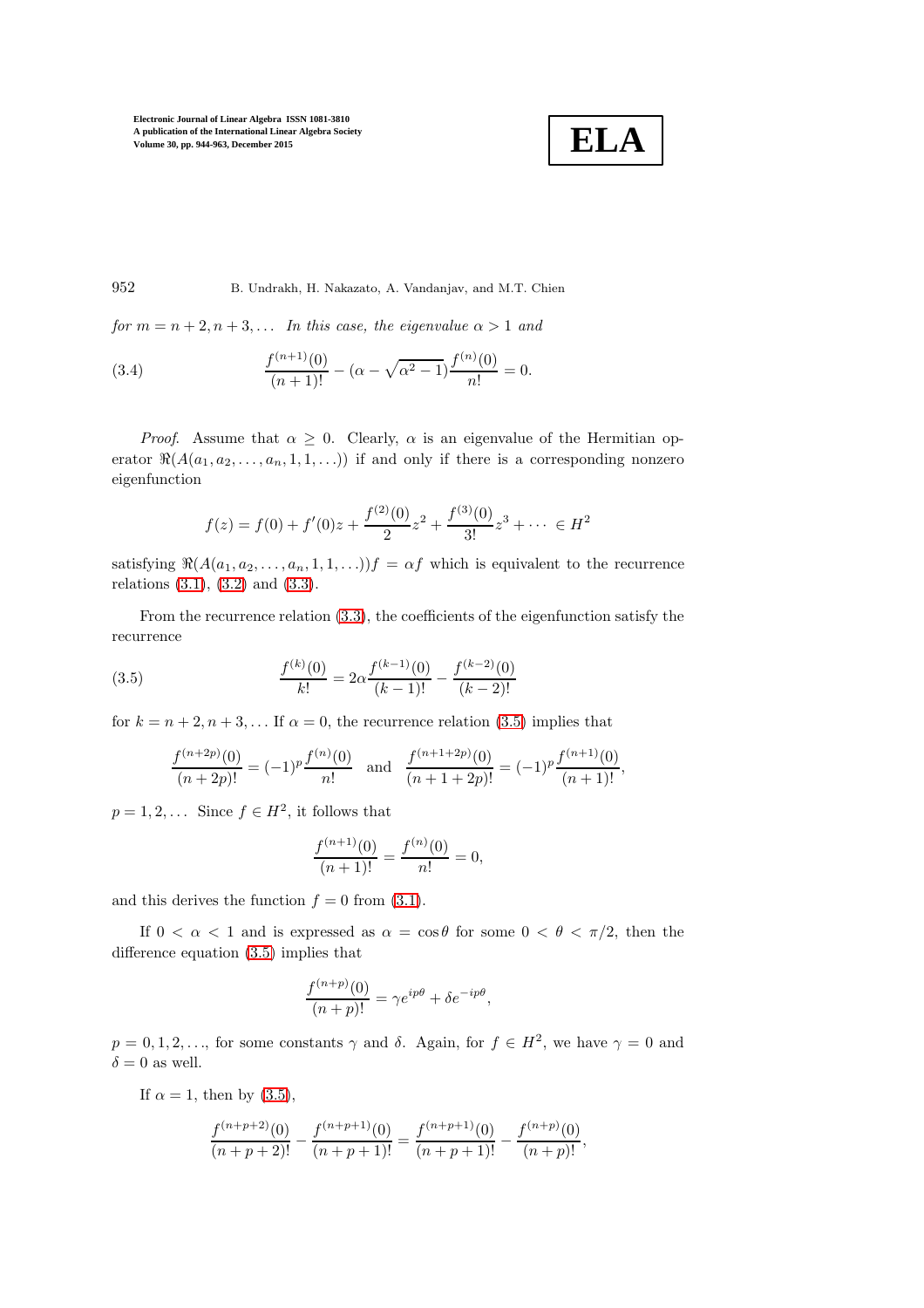

The Numerical Radius of a Weighted Shift Operator 953

 $p = 0, 1, 2, \ldots$ , and hence

$$
\frac{f^{(n+p)}(0)}{(n+p)!} = \frac{f^{(n)}(0)}{n!} + p\eta,
$$

 $p = 0, 1, 2, \ldots$ , for some constant  $\eta$ . By the same fact that  $f \in H^2$ , we have  $\eta = 0$ and

$$
\frac{f^{(n+1)}(0)}{(n+1)!} = \frac{f^{(n)}(0)}{n!} = 0,
$$

and thus  $f = 0$ . This proves the eigenvalue  $\alpha > 1$ .

The characteristic equation of the difference equation [\(3.5\)](#page-8-0) is

$$
r^2 - 2\alpha r + 1 = 0.
$$

The general solution of the difference equation becomes

$$
\frac{f^{(n+p)}(0)}{(n+p)!} = \mu_1(\alpha + \sqrt{\alpha^2 - 1})^p + \mu_2(\alpha - \sqrt{\alpha^2 - 1})^p,
$$

 $p = 0, 1, 2, \ldots$ , for some constants  $\mu_1$  and  $\mu_2$ . Notice that  $\alpha + \sqrt{\alpha^2 - 1} > 1$ . Hence,  $\mu_1 = 0$ , and the initial condition implies that  $\mu_2 = \frac{f^{(n)}(0)}{n!}$  $\frac{\partial (0)}{\partial n!}$ , and this concludes [\(3.4\)](#page-8-1).

In the following, we explicitly formulate a characteristic equation for the point spectrum of the operator  $\Re(A(a_1, a_2, \ldots, a_n, 1, 1, \ldots))$  in terms of the weighted shift matrix  $A(a_1, a_2, \ldots, a_n)$ .

<span id="page-9-0"></span>THEOREM 3.3. Let  $n \geq 1$  and  $A(a_1, a_2, \ldots, a_n, 1, 1, \ldots)$  be a weighted shift operator with positive weights, and let  $f(z)$  be a nonzero formal power series:

$$
f(z) = f(0) + f'(0)z + \frac{f''(0)}{2!}z^2 + \dots + \frac{f^{(n)}(0)}{n!}z^n + \frac{f^{(n+1)}(0)}{(n+1)!}z^{n+1} + \dots
$$

Assume  $\alpha > 1$ . Then  $\alpha$  is an eigenvalue of  $\Re(A(a_1, a_2, \ldots, a_n, 1, 1, \ldots))$  with eigenfunction  $f(z) \in H^2$  if and only if the coefficients of  $f(z)$  satisfy condition [\(3.1\)](#page-7-0), and the value  $z = \alpha - \sqrt{\alpha^2 - 1}$  is a zero of the polynomial

$$
F_n(z) = Q_{n-1}(z) - a_n^2 z^2 Q_{n-2}(z),
$$

where

$$
Q_{\ell}(z) = \det \left( (z^2 + 1)I_{\ell+1} - 2z \Re(A(a_1, \ldots, a_{\ell})) \right),
$$

 $\ell = 1, 2, \ldots$  and  $Q_0(z) = z^2 + 1, Q_{-1}(z) = 1.$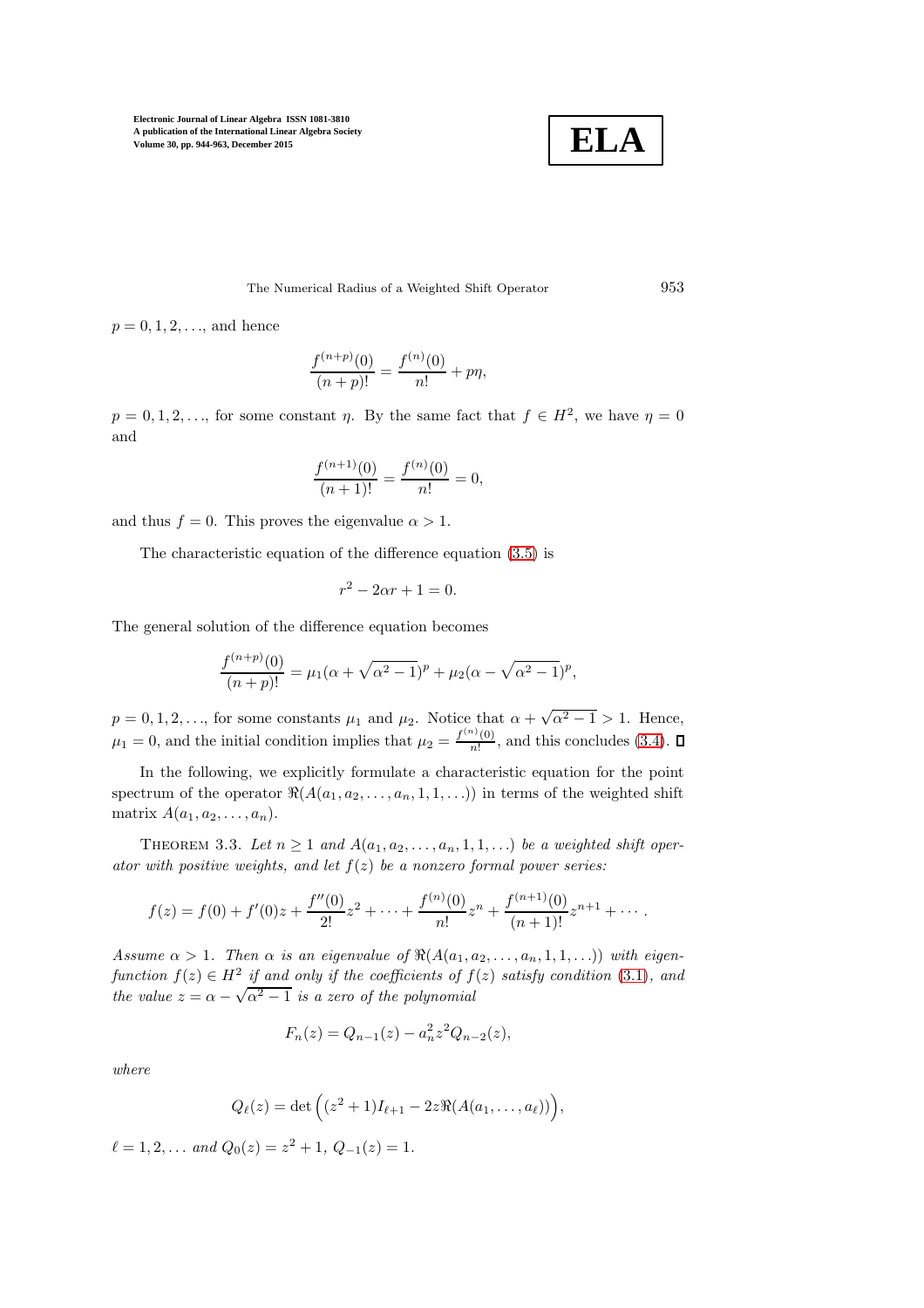$$
\boxed{\textbf{ELA}}
$$

954 B. Undrakh, H. Nakazato, A. Vandanjav, and M.T. Chien

*Proof.* Assume that  $\alpha$  is an eigenvalue of the Hermitian operator  $\Re(A(a_1, a_2, \ldots, a_n))$  $a_n, 1, 1, \ldots$ ), and its corresponding nonzero eigenfunction is given by

$$
f(z) = f(0) + f'(0)z + \frac{f^{(2)}(0)}{2}z^{2} + \frac{f^{(3)}(0)}{3!}z^{3} + \dots \in H^{2}.
$$

The equation  $\Re(A(a_1, a_2, \ldots, a_n, 1, 1, \ldots))f = \alpha f$  leads to the relation

$$
(z2 - 2\alpha z + 1) f(z)
$$
  
=  $f(0) - (a_1 - 1)z^2 f(0) - \left( \sum_{k=1}^{n-1} ((a_{k+1} - 1)z^{k+2} + (a_k - 1)z^k) \frac{f^{(k)}(0)}{k!} \right)$   
 $- (a_n - 1) \frac{f^{(n)}(0)}{n!} z^n.$ 

We define the above polynomial by

<span id="page-10-1"></span>(3.6) 
$$
H_n(z) = f(0) - (a_1 - 1)z^2 f(0)
$$

$$
- \Big( \sum_{k=1}^{n-1} ((a_{k+1} - 1)z^{k+2} + (a_k - 1)z^k) \frac{f^{(k)}(0)}{k!} \Big)
$$

$$
- (a_n - 1) \frac{f^{(n)}(0)}{n!} z^n,
$$

and

$$
F_n(z) = \frac{a_1 a_2 \cdots a_n}{f(0)} H_n(z).
$$

Since  $z = \alpha - \sqrt{\alpha^2 - 1}$  is a root of  $z^2 - 2\alpha z + 1 = 0$ , it follows that  $F_n(\alpha - \sqrt{\alpha^2 - 1}) =$  $H_n(\alpha - \sqrt{\alpha^2 - 1}) = 0$ . By the relation of the sequence  $f^{(k)}(0)/k!$  in [\(3.1\)](#page-7-0), we have that

<span id="page-10-0"></span>
$$
a_1 a_2 \cdots a_k \frac{f^{(k)}(0)}{k!} z^k = f(0) z^k \Big( (2\alpha)^k - (2\alpha)^{k-2} S_1^{(k-1)} + (2\alpha)^{k-4} S_2^{(k-1)} + \cdots \Big)
$$
  

$$
= f(0) z^k \Big( (2\alpha)^k + \sum_{1 \leq \ell \leq k/2} (-1)^{\ell} (2\alpha)^{k-2\ell} S_{\ell}^{(k-1)} \Big)
$$
  

$$
= f(0) \Big( (z^2 + 1)^k + \sum_{1 \leq \ell \leq k/2} (-1)^{\ell} z^{2\ell} (z^2 + 1)^{k-2\ell} S_{\ell}^{(k-1)} \Big).
$$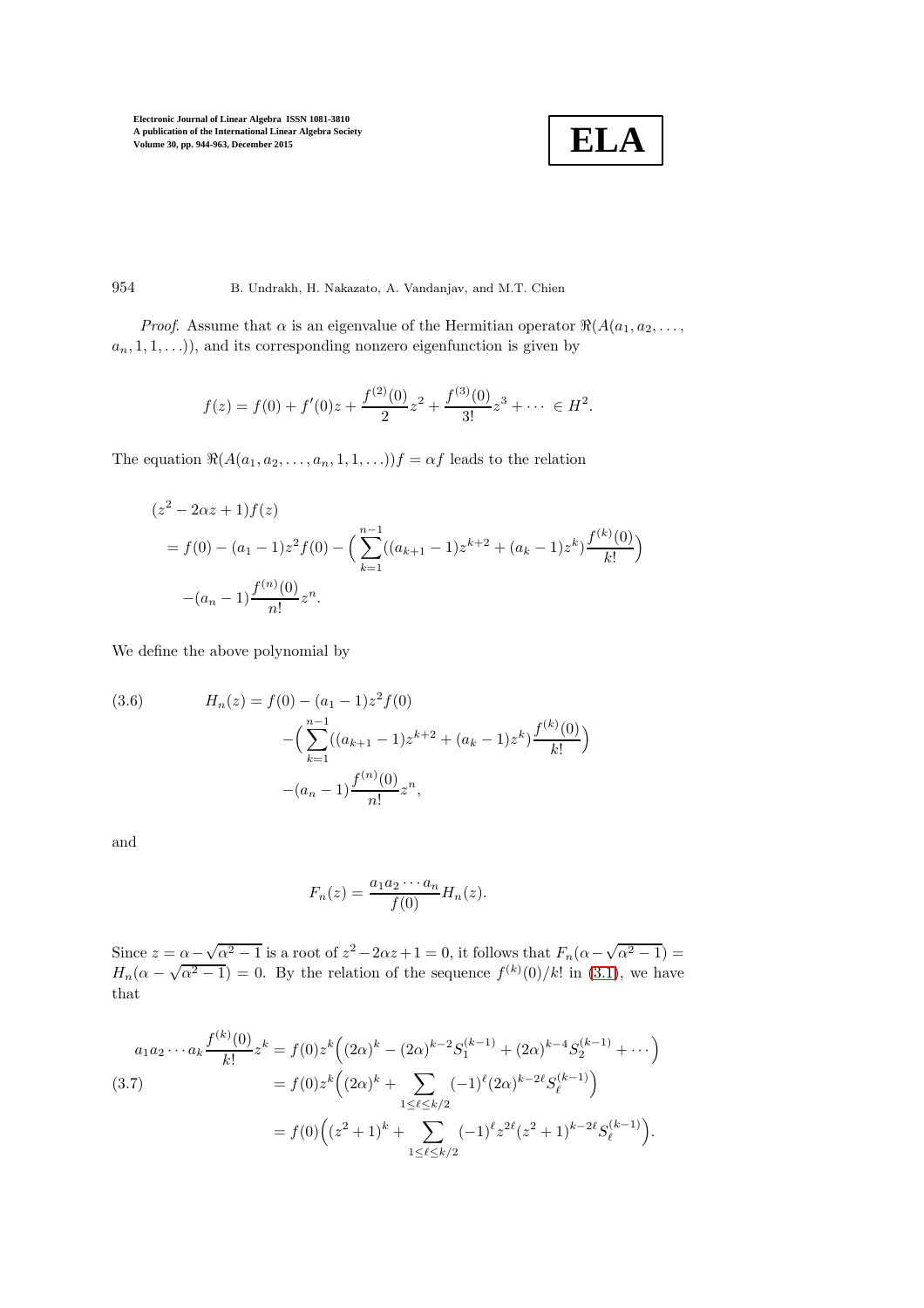

The Numerical Radius of a Weighted Shift Operator 955

Substituting [\(3.7\)](#page-10-0) into [\(3.6\)](#page-10-1), we obtain that

$$
F_n(z) = a_1 a_2 \cdots a_n + (a_1 a_2 \cdots a_n - a_1^2 a_2 a_3 \cdots a_n) z^2
$$
  
+ 
$$
\sum_{k=1}^{n-1} (a_{k+1} a_{k+2} \cdots a_n - a_{k+1}^2 a_{k+2} \cdots a_n) z^2
$$
  

$$
\times \left( (z^2 + 1)^k + \sum_{1 \le \ell \le k/2} (-1)^{\ell} z^{2\ell} (z^2 + 1)^{k-2\ell} S_{\ell}^{(k-1)} \right)
$$
  
+ 
$$
\sum_{k=1}^{n-1} (a_{k+1} a_{k+2} \cdots a_n - a_k a_{k+1} \cdots a_n)
$$
  

$$
\times \left( (z^2 + 1)^k + \sum_{1 \le \ell \le k/2} (-1)^{\ell} z^{2\ell} (z^2 + 1)^{k-2\ell} S_{\ell}^{(k-1)} \right)
$$
  
+ 
$$
(1 - a_n) \left( (z^2 + 1)^n + \sum_{1 \le \ell \le n/2} (-1)^{\ell} z^{2\ell} (z^2 + 1)^{n-2\ell} S_{\ell}^{(n-1)} \right)
$$

The polynomial  $F_n(z)$  with corresponding coefficients  $c_k^{(n)}$  $\binom{n}{k}$  is written as

(3.8) 
$$
F_n(z) = c_0^{(n)} + c_1^{(n)} z^2 + c_2^{(n)} z^4 + c_3^{(n)} z^6 + \dots + c_n^{(n)} z^{2n}.
$$

<span id="page-11-0"></span>We compute the coefficients  $c_k^{(n)}$  $k^{(n)}$ . For  $k = 0$ ,

$$
c_0^{(n)} = a_1 a_2 \cdots a_n + \sum_{k=1}^{n-1} (a_{k+1} a_{k+2} \cdots a_n - a_k a_{k+1} \cdots a_n) + (1 - a_n)
$$
  
= 1 - a\_n + (a\_n - a\_{n-1} a\_n) + (a\_{n-1} a\_n - a\_{n-2} a\_{n-1} a\_n) + \cdots  
+ (a\_2 a\_3 \cdots a\_n - a\_1 a\_2 \cdots a\_n) + a\_1 a\_2 \cdots a\_n  
= 1.

For  $k = n$ , and  $n = 1$ , by using  $a_1 z f'(0) = (z^2 + 1) f(0)$ , we obtain that

$$
H_1(z) = f(0) - (a_1 - 1)z^2 f(0) - (a_1 - 1)zf'(0), \quad F_1(z) = 1 + (1 - a_1^2)z^2,
$$

and hence  $c_1^{(1)} = 1 - a_1^2$ . For  $n \ge 2$ ,

$$
\frac{a_1 a_2 \dots a_n}{f(0)} (1 - a_n) \left( z^n \frac{f^{(n)}(0)}{n!} + z^{n+1} \frac{f^{(n-1)}(0)}{(n-1)!} \right)
$$
  
=  $(1 - a_n) \left( z^{2n} + a_n z^2 z^{2n-2} + \gamma z^{2n-2} + \cdots \right)$   
=  $(1 - a_n^2) z^{2n} + (1 - a_n) \gamma z^{2n-2} + \cdots$ 

Hence,  $c_n^{(n)} = 1 - a_n^2$ .

.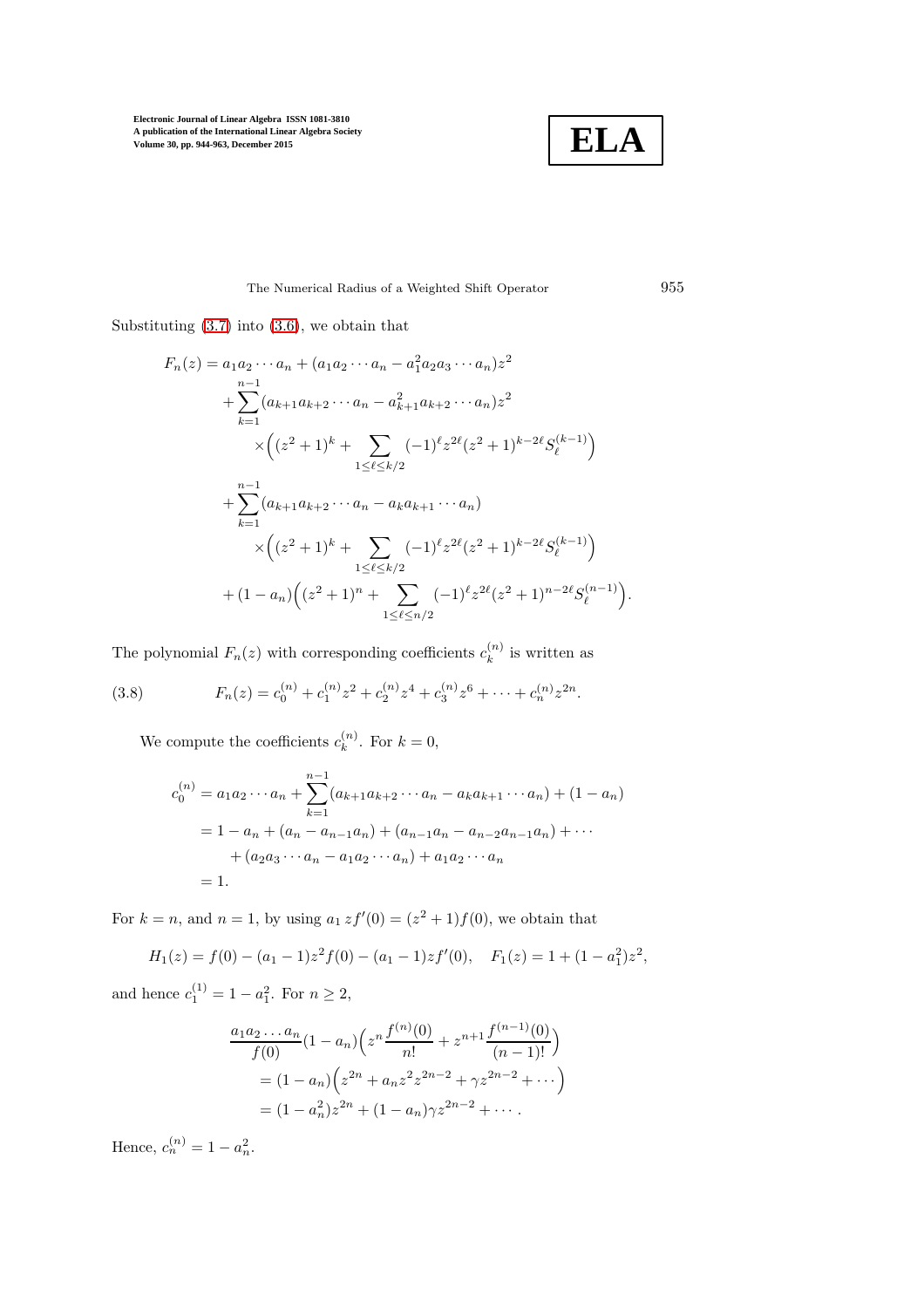**ELA**

## 956 B. Undrakh, H. Nakazato, A. Vandanjav, and M.T. Chien

For  $1 \leq k \leq n-1$ , we deduce from the definition of  $H_n(z)$  in [\(3.6\)](#page-10-1) that

$$
H_n(z) = H_{n-1}(z) - (a_n - 1) \left( z^{n+1} \frac{f^{(n-1)}(0)}{(n-1)!} + z^n \frac{f^{(n)}(0)}{n!} \right).
$$

Then

<span id="page-12-0"></span>
$$
(3.9) \quad F_n(z) = \frac{a_1 a_2 \cdots a_n}{f(0)} \Big( H_{n-1}(z) - (a_n - 1) \Big( z^{n+1} \frac{f^{(n-1)}(0)}{(n-1)!} + z^n \frac{f^{(n)}(0)}{n!} \Big) \Big)
$$
  

$$
= a_n F_{n-1}(z) + (a_n - a_n^2) \Big( z^2 (z^2 + 1)^{n-1} + \sum_{1 \le \ell \le (n-1)/2} (-1)^{\ell} z^{2+2\ell} (z^2 + 1)^{n-1-2\ell} S_{\ell}^{(n-2)} \Big)
$$
  

$$
+ (1 - a_n) \Big( (z^2 + 1)^n + \sum_{1 \le \ell \le n/2} (-1)^{\ell} z^{2\ell} (z^2 + 1)^{n-2\ell} S_{\ell}^{(n-1)} \Big).
$$

Comparing the coefficients of [\(3.8\)](#page-11-0) and [\(3.9\)](#page-12-0) , we have the following recurrence relation for  $c_k^{(n)}$  $\binom{n}{k}, 1 \leq k \leq n-1$ :

$$
0 = -c_k^{(n)} + a_n c_k^{(n-1)} + (a_n - a_n^2)_{n-1} C_{k-1} + (1 - a_n)_n C_k
$$
  
+  $(a_n - a_n^2) \sum_{1 \le \ell \le k-1, 2\ell \le n-1} (-1)^{\ell}{}_{n-1-2\ell} C_{k-1-\ell} S_{\ell}^{(n-2)}$   
+  $(1 - a_n) \sum_{1 \le \ell \le k, 2\ell \le n} (-1)^{\ell}{}_{n-2\ell} C_{k-\ell} S_{\ell}^{(n-1)}$   
=  $-c_k^{(n)} + B_k^{(n)} - a_n(-c_k^{(n-1)} + A_k^{(n-1)}),$ 

where

$$
A_k^{(n)} = {}_{n}C_k - {}_{n-1}C_{k-1}a_n^2 - {}_{n-2}C_{k-1}\sum_{j=1}^{n-1} a_j^2
$$
  
+ 
$$
\sum_{\ell=2}^{k-1} (-1)^{\ell} [{}_{n-2\ell+1}C_{k-\ell}S_{\ell-1}^{(n-2)}a_n^2 + {}_{n-2\ell}C_{k-\ell}S_{\ell}^{(n-1)}] + (-1)^k S_k^{(n)}
$$

and

$$
B_k^{(n)} = {}_{n}C_k - {}_{n-1}C_{k-1}a_n^2 - a_n^2 \sum_{1 \leq \ell \leq k-1, 2\ell \leq n-2} (-1)^{\ell} {}_{n-1-2\ell}C_{k-1-\ell}S_{\ell}^{(n-2)} + \sum_{1 \leq \ell \leq k, 2\ell \leq n} (-1)^{\ell} {}_{n-2\ell}C_{k-\ell}S_{\ell}^{(n-1)}.
$$

Direct computations show that  $A_k^{(n)} = B_k^{(n)}$  $\lambda_k^{(n)}$  and also  $c_k^{(n-1)} = A_k^{(n-1)}$  $\binom{n-1}{k}$ . Therefore,  $c_k^{(n)} = A_k^{(n)} = B_k^{(n)}$  $\binom{n}{k}$  for every  $n = 1, 2, \ldots$  and  $1 \leq k \leq n$ .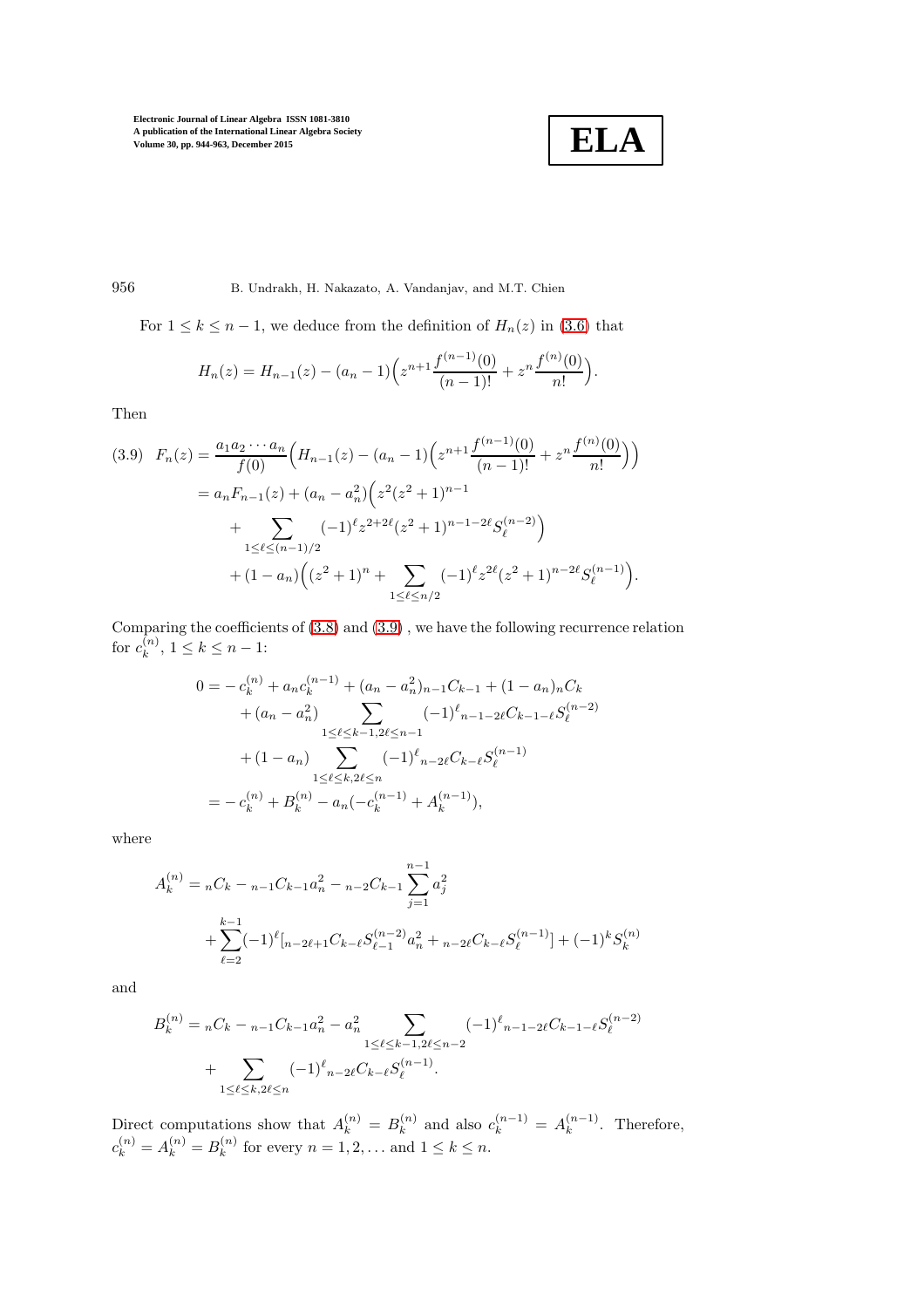

The Numerical Radius of a Weighted Shift Operator 957

We decompose the coefficient  $c_k^{(n)} = B_k^{(n)}$  $k^{(n)}$  for  $k \geq 2$  into two parts. By letting

$$
\tilde{c}_k^{(n)} = {}_{n}C_k + \sum_{1 \leq \ell \leq k, \ell \leq n/2} (-1)^{\ell} {}_{n-2\ell}C_{k-\ell}S_{\ell}^{(n)}, \quad k = 0, 1, \dots, n
$$

and

$$
d_k^{(n)} = {}_{n-2}C_{k-2} + \sum_{1 \leq \ell \leq k-2, \ell \leq (n-2)/2} (-1)^{\ell} {}_{n-2-2\ell}C_{k-2-\ell}S_{\ell}^{(n-2)}, \quad k = 2, 3, \ldots, n.
$$

We compute that

$$
\tilde{c}_{k}^{(n)} - B_{k}^{(n)} = {}_{n}C_{k} + \sum_{\ell=1}^{k} (-1)^{\ell} {}_{n-2\ell}C_{k-\ell}S_{\ell}^{(n)} - {}_{n}C_{k} - \sum_{\ell=1}^{k} {}_{n-2\ell}C_{k-\ell}S_{\ell}^{(n-1)}
$$

$$
+ {}_{n-1}C_{k-1}a_{n}^{2} + a_{n}^{2} \sum_{\ell=1}^{k-1} (-1)^{\ell} {}_{n-1-2\ell}C_{k-1-\ell}S_{\ell}^{(n-2)}
$$

$$
= a_{n}^{2} \sum_{\ell=1}^{k} (-1)^{\ell} {}_{n-2\ell}C_{k-\ell}S_{\ell-1}^{(n-2)} + {}_{n-1}C_{k-1}a_{n}^{2}
$$

$$
+ a_{n}^{2} \sum_{\ell=1}^{k-1} (-1)^{\ell} {}_{n-1-2\ell}C_{k-1-\ell}S_{\ell}^{(n-2)}
$$

$$
= a_{n}^{2}d_{k}^{(n)}.
$$

This shows that

$$
c_k^{(n)} = \tilde{c}_k^{(n)} - a_n^2 d_k^{(n)},
$$

and thus

$$
c_k^{(n)} z^{2k} = \tilde{c}_k^{(n)} z^{2k} - a_n^2 z^4 d_k z^{2k-4}
$$

with  $c_0^{(n)} = 1$ ,  $c_1^{(n)} = -S_1^{(n)} + n$ . Therefore,

$$
F_n(z) = G_n(z) - a_n^2 z^4 L_n(z),
$$

where

$$
G_n(z) = \tilde{c}_0^{(n)} + \tilde{c}_1^{(n)} z^2 + \tilde{c}_2^{(n)} z^4 + \tilde{c}_3^{(n)} z^6 + \dots + \tilde{c}_n^{(n)} z^{2n},
$$

and

$$
L_n(z) = d_2^{(n)} + d_3^{(n)} z^2 + \dots + d_n^{(n)} z^{2n-4}.
$$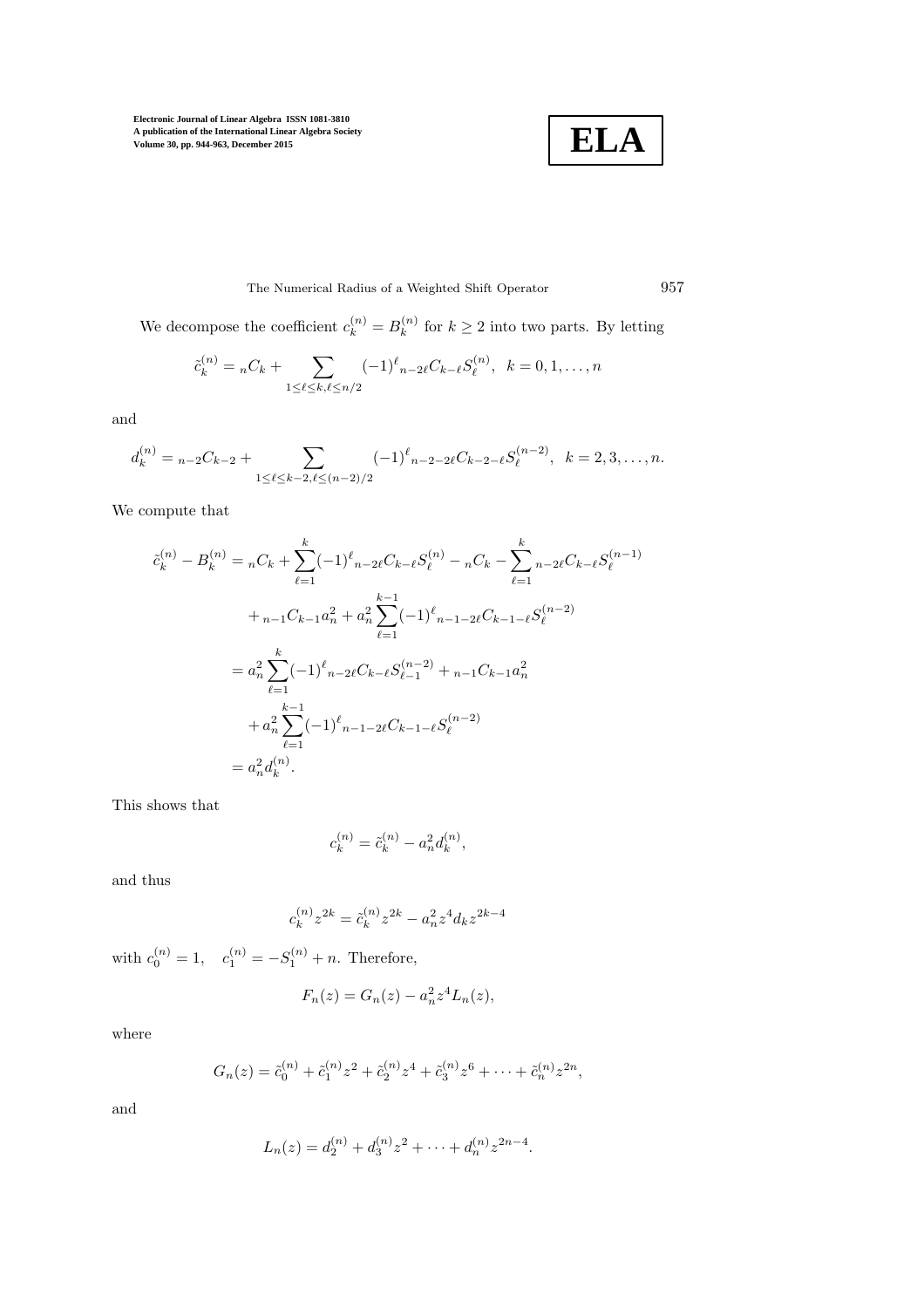

958 B. Undrakh, H. Nakazato, A. Vandanjav, and M.T. Chien

Rearranging the terms of  $G_n(z)$ , we have that

$$
G_n(z) = (1 + {}_nC_1z^2 + {}_nC_2z^4 + \dots + {}_nC_nz^{2n})
$$
  
\n
$$
-S_1^{(n)}z^2({}_{n-2}C_0 + {}_{n-2}C_1z^2 + \dots + {}_{n-2}C_{n-2}z^{2n-2}) + \dots
$$
  
\n
$$
= \sum_{k=0}^n {}_nC_kz^{2k} + \sum_{1 \leq \ell \leq \lfloor (n+1)/2 \rfloor} (-1)^{\ell}S_{\ell}^{(n)}z^{2\ell} \sum_{j=0}^{n-2\ell} {}_{n-2\ell}C_jz^{2j}
$$
  
\n
$$
= (z^2 + 1)^n + \sum_{1 \leq \ell \leq \lfloor (n+1)/2 \rfloor} (-1)^{\ell}S_{\ell}^{(n)}z^{2\ell}(z^2 + 1)^{n-2\ell}.
$$

By equation [\(2.1\)](#page-3-4), the characteristic polynomial of  $2\Re(A(a_1, \ldots, a_n))$  is formulated as

$$
\det \left( xI_{n+1} - 2y \Re(A(a_1, a_2, \dots, a_n)) \right) = \sum_{0 \leq \ell \leq (n+1)/2} (-1)^{\ell} S_{\ell}^{(n)} x^{n+1-2\ell} y^{2\ell}.
$$

Then, we obtain that

<span id="page-14-0"></span>(3.10) 
$$
(z^2 + 1)G_n(z) = \det \left( (z^2 + 1)I_{n+1} - 2z \Re(A(a_1, ..., a_n)) \right) = Q_n(z).
$$

Applying the Laplace expansion on the  $(n + 1)$ -th row of the determinant [\(3.10\)](#page-14-0), we expand

$$
\det \left( (z^2 + 1)I_{n+1} - 2z \Re(A(a_1, ..., a_n)) \right)
$$
  
=  $(z^2 + 1) \det \left( (z^2 + 1)I_n - 2z \Re(A(a_1, ..., a_{n-1})) \right)$   
 $- a_n^2 z^2 \det \left( (z^2 + 1)I_{n-1} - 2z \Re(A(a_1, ..., a_{n-2})) \right).$ 

Similarly, we can prove that

$$
(z2 + 1)Ln(z) = det ((z2 + 1)Ln-1 - 2zR(A(a1,..., an-2)))
$$

Then, we have that

$$
(z2 + 1)Fn(z) = (z2 + 1)Gn(z) - an2z4(z2 + 1)Ln(z)
$$
  
= (z<sup>2</sup> + 1) det ((z<sup>2</sup> + 1)I<sub>n</sub> - 2z $\Re$ (A(a<sub>1</sub>,..., a<sub>n-1</sub>))  
- a<sub>n</sub><sup>2</sup>z<sup>2</sup>(z<sup>2</sup> + 1) det ((z<sup>2</sup> + 1)I<sub>n-1</sub> - 2z $\Re$ (A(a<sub>1</sub>,..., a<sub>n-2</sub>))).

This implies that

$$
F_n(z) = \det \left( (z^2 + 1)I_n - 2z \Re(A(a_1, ..., a_{n-1})) \right)
$$

$$
- a_n^2 z^2 \det \left( (z^2 + 1)I_{n-1} - 2z \Re(A(a_1, ..., a_{n-2})) \right)
$$

$$
= Q_{n-1}(z) - a_n^2 z^2 Q_{n-2}(z).
$$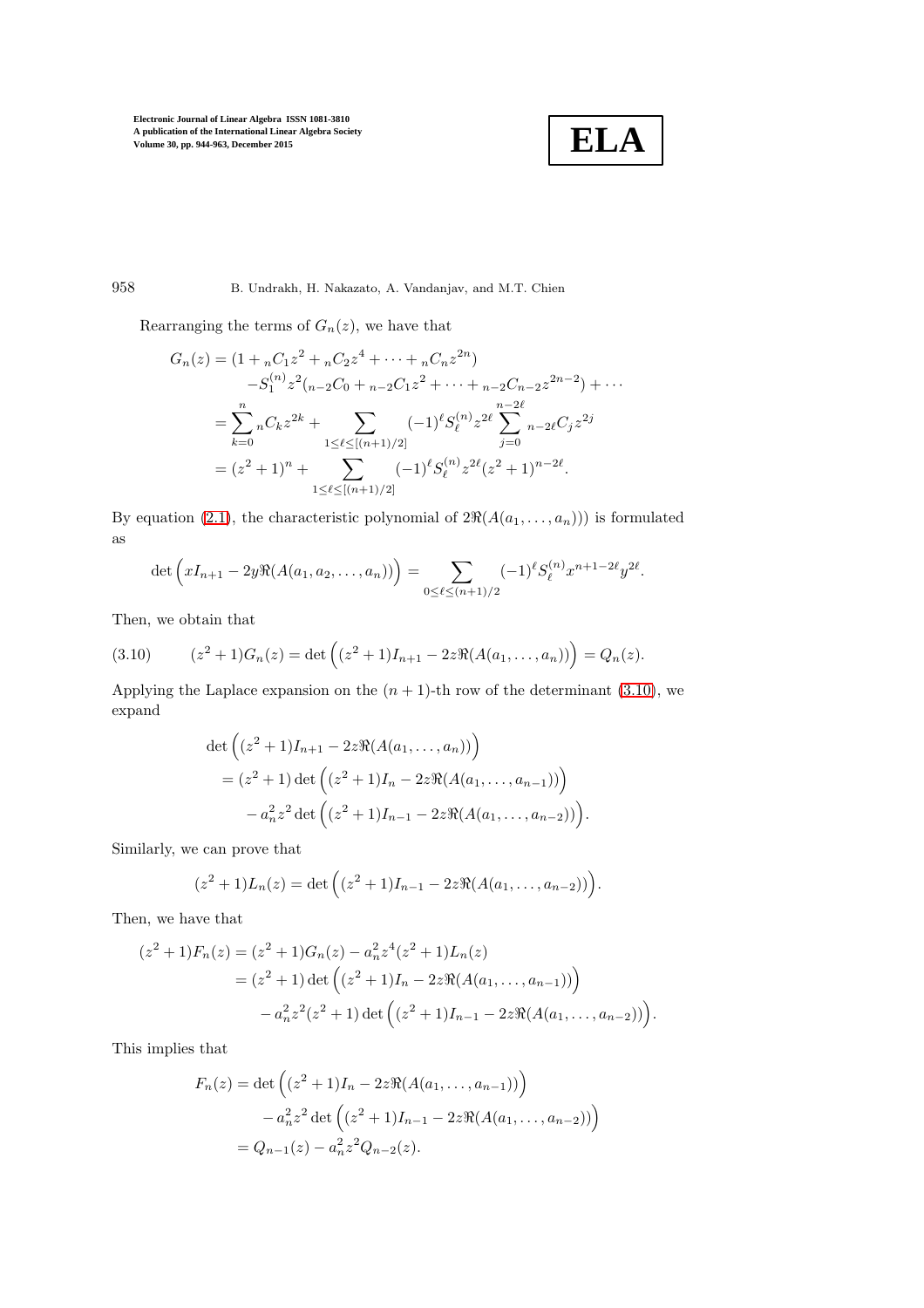

### The Numerical Radius of a Weighted Shift Operator 959

To prove the converse part, we first compute that

$$
F_n(z) = Q_{n-1}(z) - a_n^2 z^2 Q_{n-2}(z)
$$
  
=  $\left( (z^2 + 1)Q_{n-1}(z) - a_n^2 z^2 Q_{n-2}(z) \right) - z^2 Q_{n-1}(z)$   
=  $Q_n(z) - z^2 Q_{n-1}(z)$   
=  $\left( (z^2 + 1)^{n+1} + \sum_{1 \le \ell \le \lfloor (n+1)/2 \rfloor} (-1)^{\ell} z^{2\ell} (z^2 + 1)^{n+1-2\ell} S_{\ell}^{(n)} \right)$   
 $- z^2 \left( (z^2 + 1)^n + \sum_{1 \le \ell \le \lfloor n/2 \rfloor} (-1)^{\ell} z^{2\ell} (z^2 + 1)^{n-2\ell} S_{\ell}^{(n-1)} \right)$  (by (3.10))  
=  $z^{n+1} \left( (2\alpha)^{n+1} + \sum_{1 \le \ell \le \lfloor (n+1)/2 \rfloor} (-1)^{\ell} (2\alpha)^{n+1-2\ell} S_{\ell}^{(n)} \right)$   
 $- z^{n+2} \left( (2\alpha)^n + \sum_{1 \le \ell \le \lfloor n/2 \rfloor} (-1)^{\ell} (2\alpha)^{n-2\ell} S_{\ell}^{(n-1)} \right)$   
=  $\left( \prod_{j=1}^n a_j \right) \frac{z^{n+1}}{f(0)} \left( \frac{f^{(n+1)}(0)}{(n+1)!} - z \frac{f^{(n)}(0)}{n!} \right).$ 

Hence, if  $F_n(\alpha - \sqrt{\alpha^2 - 1}) = 0$ , we have

$$
\frac{f^{(n+1)}(0)}{(n+1)!} - (\alpha - \sqrt{\alpha^2 - 1}) \frac{f^{(n)}(0)}{n!} = 0.
$$

This equation guarantees that the coefficients of the eigenfunction determined by the difference equation [\(3.10\)](#page-14-0) satisfy the relation

$$
\frac{f^{(n+p)}(0)}{(n+p)!} = \mu_1(\alpha + \sqrt{\alpha^2 - 1})^p + \mu_2(\alpha - \sqrt{\alpha^2 - 1})^p,
$$

 $p = 0, 1, 2, \ldots$ , for some constants  $\mu_1$  and  $\mu_2$ , and the constant  $\mu_1$  necessarily vanishes. This asserts that the function  $f(z)$  belongs to the Hardy space  $H^2$ .

We consider a special weighted shift operator  $A(a_1, 1, 1, \ldots)$ . If  $a_1$  is large enough, e.g.,  $a_1 > \sqrt{2}$ , then  $\alpha = ||\Re(A(a_1, 1, 1, \ldots))]|| > 1$  is an eigenvalue of  $\Re(A(a_1, 1, 1, \ldots)).$ By Theorem [3.3,](#page-9-0)  $F_1(z) = z^2 + 1 - a_1^2 z^2$ . The positive root of  $F_1(z) = 0$  is  $z =$  $1/\sqrt{a_1^2-1}$ , and thus,

$$
w(A(a_1, 1, 1, \ldots)) = \alpha = \frac{1}{2} \left( z + \frac{1}{z} \right) = \frac{1}{2} \left( \sqrt{a_1^2 - 1} + \frac{1}{\sqrt{a_1^2 - 1}} \right).
$$

This formula is also obtained in [\[2,](#page-18-4) [20\]](#page-19-2). Similarly, for the weighted shift operator  $A(1, a_2, 1, 1, \ldots)$ , we have

$$
F_2(z) = Q_1(z) - a_2^2 z^2 Q_0(z) = (z^2 + 1)^2 - z^2 - a_2^2 z^2 (z^2 + 1).
$$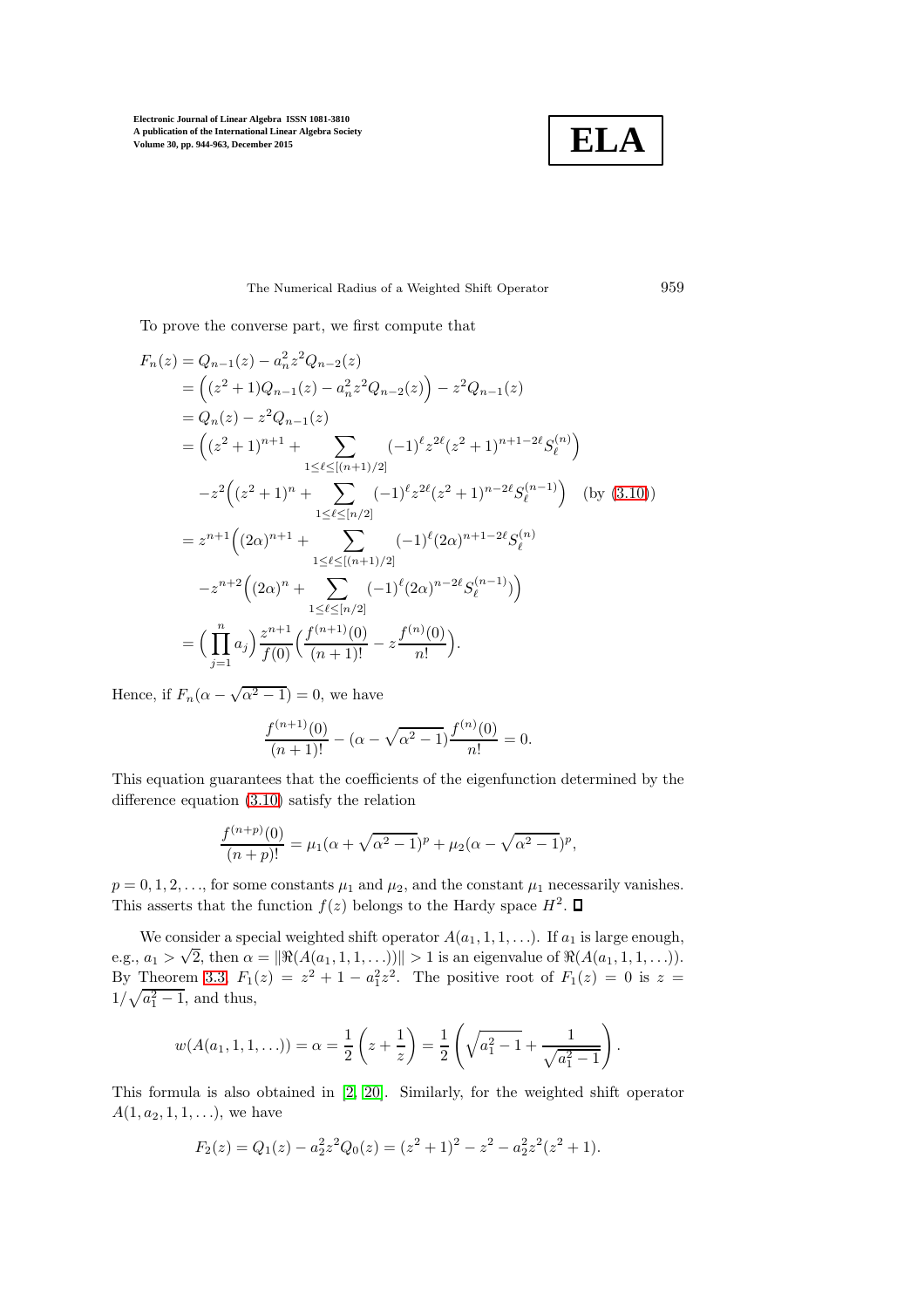$$
\boxed{\textbf{ELA}}
$$

960 B. Undrakh, H. Nakazato, A. Vandanjav, and M.T. Chien

The zeros of  $F_2(z) = 0$  determine the numerical radius  $w(A(1, a_2, 1, \ldots))$  (cf. [\[6,](#page-18-10) [20\]](#page-19-2)).

The polynomial  $F_n(z)$  associated with the weighted shift operator  $A(a_1, a_2, \ldots, a_n)$  $a_n, 1, 1, \ldots$ ) in Theorem [3.3](#page-9-0) is also denoted by  $F_n(z; a_1, \ldots, a_n)$  if it is necessary to emphasize the first  $n$  weights. In consequence of Theorem [3.3,](#page-9-0) we have the following corollaries.

COROLLARY 3.4. Let  $1 \leq m < n$ , and  $F_n(z)$  be the polynomial defined in Theorem [3.3](#page-9-0). Then

$$
F_n(z; a_1, \ldots, a_m, 1, \ldots, 1) = F_m(z; a_1, \ldots, a_m).
$$

*Proof.* By mathematical induction on  $n - m$ , it is sufficient to prove the case  $n = m + 1$ . We have that

$$
F_n(z; a_1, \dots, a_m, 1) = Q_m(z) - z^2 Q_{m-1}(z)
$$
  
=  $(z^2 + 1)Q_{m-1}(z) - a_m^2 z^2 Q_{m-2}(z) - z^2 Q_{m-1}(z)$   
=  $Q_{m-1}(z) - a_m^2 Q_{m-2}(z)$   
=  $F_m(z; a_1, \dots, a_m)$ .  $\Box$ 

COROLLARY 3.5. Let  $F_n(z)$  be the polynomial defined in Theorem [3.3](#page-9-0). Then, the recurrence equation

$$
(a_{n+2}^2 - 1)(a_{n+1}^2 - 1)F_{n+3}(z)
$$
  
=  $((a_{n+2}^2 - 1)(a_{n+1}^2 - 1) + (a_{n+3}^2 - 1)(a_{n+1}^2 - 1)(z^2 + 1))F_{n+2}(z)$   
 $- ((a_{n+3}^2 - 1)(a_{n+1}^2 - 1)(z^2 + 1) + (a_{n+3}^2 - 1)(a_{n+2}^2 - 1)a_{n+1}^2 z^2)F_{n+1}(z)$   
 $+ ((a_{n+3}^2 - 1)(a_{n+2}^2 - 1)a_{n+1}^2 z^2)F_n(z)$ 

holds for  $n \geq 0$  with  $F_0(z) = 1$ .

Proof. Firstly, we prove the equation

(3.11) 
$$
F_{n+1}(z) - F_n(z) = (1 - a_{n+1}^2)z^2 Q_{n-1}(z)
$$

 $n = 0, 1, 2, \ldots$  Equation [\(3.11\)](#page-16-0) holds clearly for  $n = 0$  with  $Q_{-1}(z) = 1$ . We assume that equation  $(3.11)$  is true for indices less than n. Then

<span id="page-16-0"></span>
$$
F_{n+1}(z) = Q_n(z) - a_{n+1}^2 z^2 Q_{n-1}(z)
$$
  
=  $(z^2 + 1)Q_{n-1}(z) - a_n^2 z^2 Q_{n-2}(z) - a_{n+1}^2 z^2 Q_{n-1}(z)$   
=  $(z^2 - a_{n+1}^2 z^2 + 1)Q_{n-1}(z) - a_n^2 z^2 Q_{n-2}(z)$   
=  $(1 - a_{n+1}^2) z^2 Q_{n-1}(z) + F_n(z).$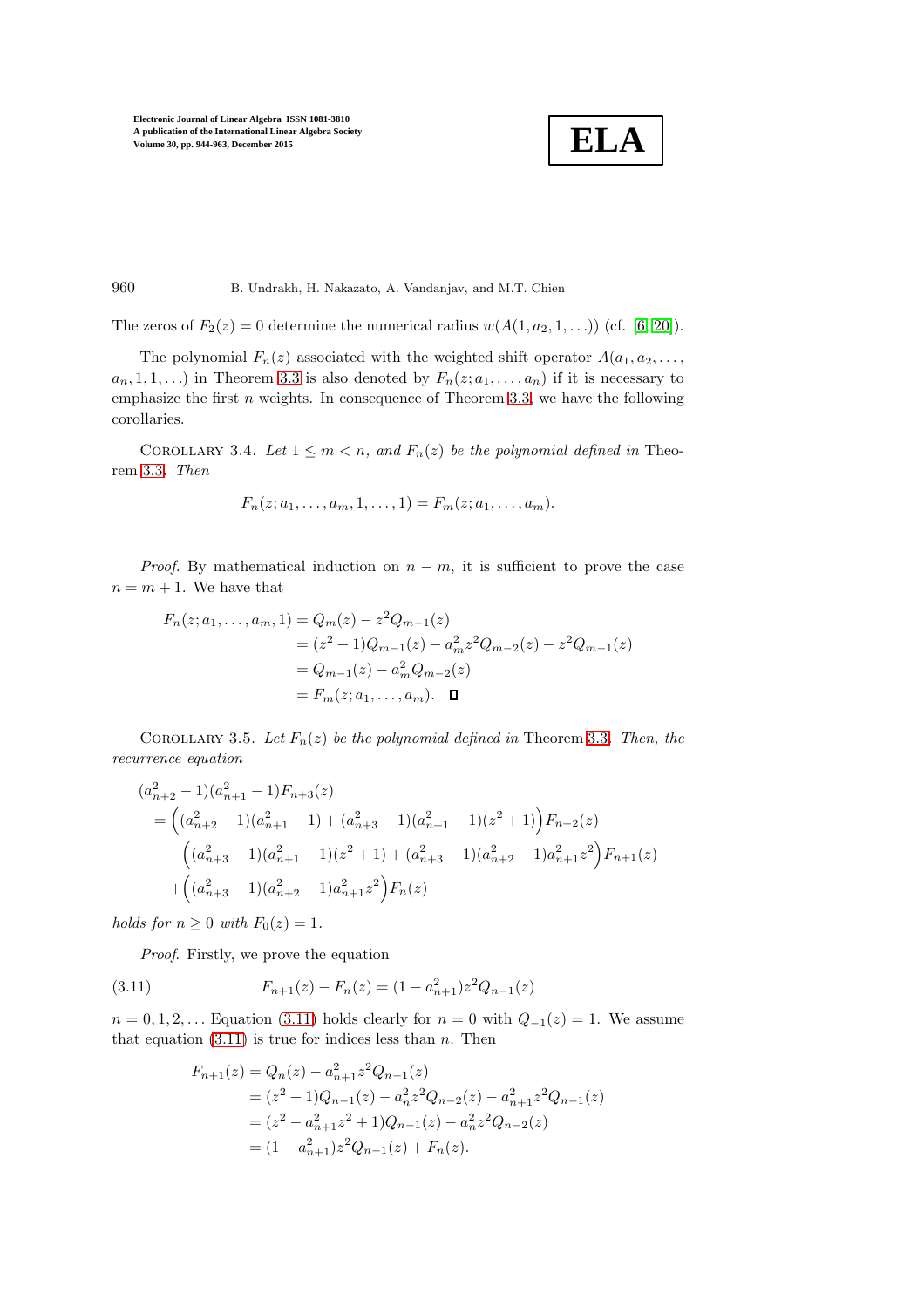

The Numerical Radius of a Weighted Shift Operator 961

Applying equation [\(3.11\)](#page-16-0), we compute that

$$
(1 - a_{n+2}^2)(1 - a_{n+1}^2)(F_{n+3}(z) - F_{n+2}(z))
$$
  
=  $(1 - a_{n+2}^2)(1 - a_{n+1}^2)(1 - a_{n+3}^2)z^2Q_{n+1}(z)$   
=  $(1 - a_{n+2}^2)(1 - a_{n+1}^2)(1 - a_{n+3}^2)z^2((z^2 + 1)Q_n(z) - a_{n+1}^2z^2Q_{n-1}(z))$   
=  $(1 - a_{n+3}^2)(1 - a_{n+1}^2)(z^2 + 1)(F_{n+2}(z) - F_{n+1}(z))$   
-  $(1 - a_{n+3}^2)(1 - a_{n+2}^2)a_{n+1}^2z^2(F_{n+1}(z) - F_n(z)),$ 

which implies the desired recurrence equation.  $\square$ 

The coefficients  $c_k^{(n)}$  $k^{(n)}$  of the polynomial  $F_n(z)$  in Theorem [3.3](#page-9-0) and the coefficients  $h_k^{(n-1)}$  $\binom{n-1}{k}$  in Theorem [2.2](#page-5-0) are closely related. Comparing the coefficients  $c_k^{(n)}$  $\binom{n}{k}$  and  $h_k^{(n)}$  $\binom{n}{k}$ we derive the following relation.

THEOREM 3.6. Let  $c_k^{(n)}$  $\mathcal{E}_k^{(n)}$  be the coefficients of the polynomial  $F_n(z)$  in  $(3.8)$  .

(I) Suppose  $n + 1 = 2m \geq 4$  is an even integer. Then

$$
2^{n+1} \sin \theta \det \left( \cos \theta I_{n+1} - \Re(A(a_1, a_2, \dots, a_n)) \right)
$$
  
=  $\sin((n+2)\theta) + c_1^{(n)} \sin(n\theta) + (c_2^{(n)} - c_n^{(n)}) \sin((n-2)\theta)$   
+  $(c_3^{(n)} - c_{n-1}^{(n)}) \sin((n-4)\theta) + \dots + (c_m^{(n)} - c_{m+1}^{(n)}) \sin \theta.$ 

(II) Suppose  $n + 1 = 2m + 1 \geq 3$  is an odd integer. Then

$$
2^{n+1} \sin \theta \det \left( \cos \theta I_{n+1} - \Re(A(a_1, a_2, ..., a_n)) \right)
$$
  
=  $\sin((n+2)\theta) + c_1^{(n)} \sin(n\theta) + (c_2^{(n)} - c_n^{(n)}) \sin((n-2)\theta)$   
+  $(c_3^{(n)} - c_{n-1}^{(n)}) \sin((n-4)\theta) + \cdots + (c_m^{(n)} - c_{m+2}^{(n)}) \sin(2\theta).$ 

In either case,

$$
2^{n+1}\sin\theta \det\Big(\cos\theta I_{n+1} - \Re(A(a_1, a_2, \dots, a_n))\Big) = \sum_{\ell=0}^n c_{\ell}^{(n)} \sin((n+2-2\ell)\theta).
$$

EXAMPLE 3.7. Consider the  $4 \times 4$  weighted shift matrix  $A(2,1,3)$ . Then, by Theorem [2.2,](#page-5-0)

$$
2^4 \sinh \theta \det \Big( \cosh \theta I_4 - \Re(A(2,1,3)) \Big) = \sinh(5\theta) - 11 \sinh(3\theta) + 24 \sinh(\theta).
$$

From Theorem [3.3,](#page-9-0)

$$
F_3(z) = 1 - 11z^2 + 16z^4 - 8z^6,
$$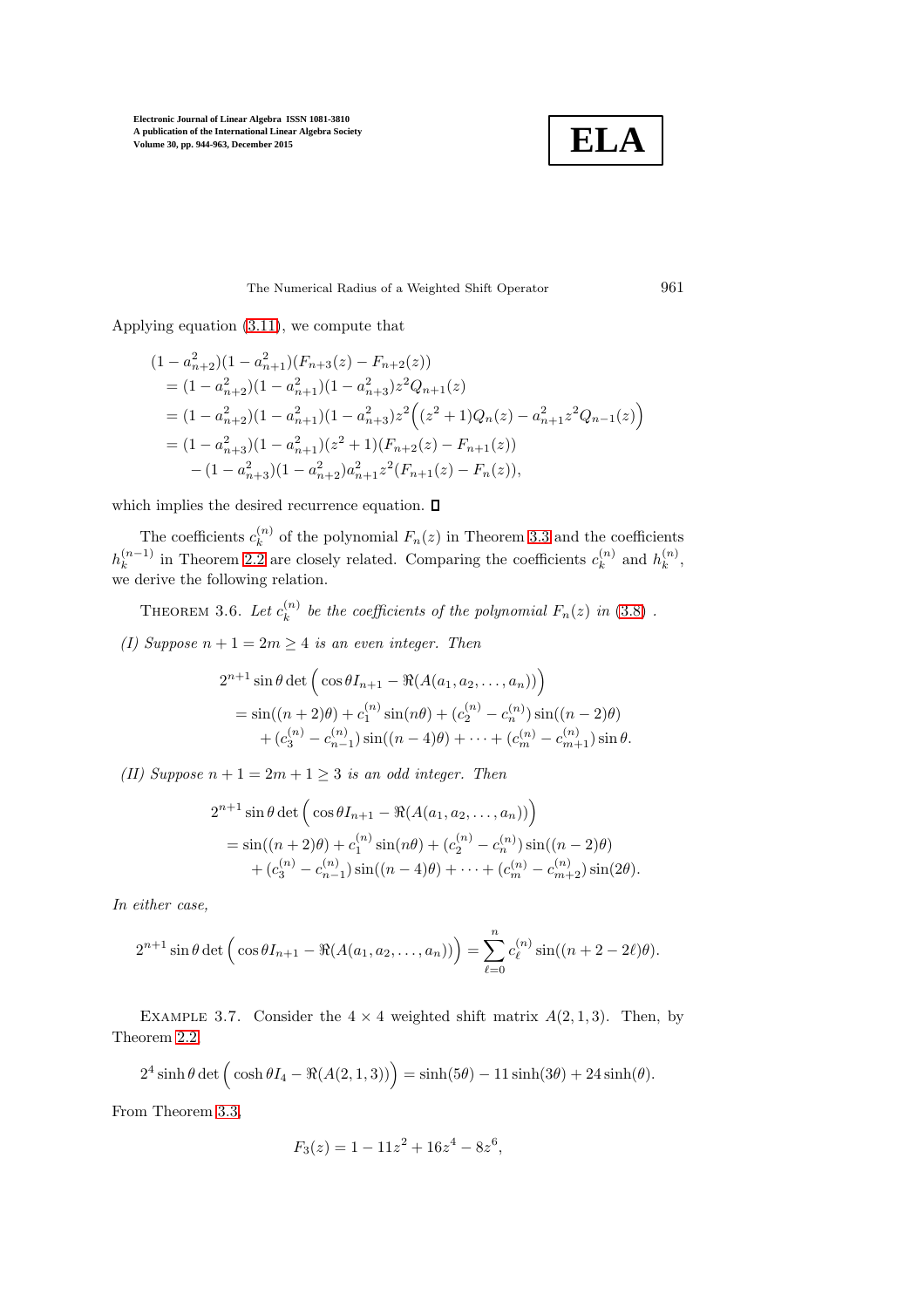

962 B. Undrakh, H. Nakazato, A. Vandanjav, and M.T. Chien

which yields

$$
h_1^{(3)}=c_1^{(3)}=-11,\quad h_2^{(3)}=c_2^{(3)}-c_3^{(3)}=24.
$$

The eigenvalues spectra, greater than 1, of the Hermitian operator  $\Re(A(2,1,3,1,$  $(1, \ldots)$ ) lie in the set

$$
\left\{\frac{1}{2}(z+z^{-1}): 0 < z < 1, \ 1 - 11z^2 + 16z^4 - 8z^6 = 0\right\}.
$$

The numerical value of this set is  $\{1.69504\}$  for  $z = 0.3264004$ .

#### **REFERENCES**

- <span id="page-18-0"></span>[1] N. Bebiano, J. da Providência, and A. Nata. The numerical range of banded biperiodic Toeplitz operators. Journal of Mathematical Analysis and Applications, 398:189–197, 2013.
- <span id="page-18-4"></span>[2] C.A. Berger and J.G. Stampfli. Mapping theorems for the numerical range. American Journal of Mathematics, 89:1047–1055, 1967.
- <span id="page-18-12"></span>[3] C.T. Chang and K.Z. Wang. Maximizing numerical radii of weighted shifts under weight permutation. Journal of Mathematical Analysis and Applications, 394:592–602, 2012.
- <span id="page-18-9"></span><span id="page-18-6"></span>[4] X.J. Chen and T. Yamamoto. Numerical Analysis. Corona Publishing, Tokyo, 2002.
- [5] M.T. Chien and H. Nakazato. The numerical radius of a weighted shift operator with geometric weights. Electronic Journal of Linear Algebra, 18:58–63, 2009.
- <span id="page-18-10"></span>[6] M.T. Chien and H.A. Sheu. The numerical radii of weighted shift matrices and operators. Operators and Matrices, 7:197–204, 2013.
- <span id="page-18-13"></span>[7] M.T. Chien and B.S. Tam. Circularity of the numerical range. *Linear Algebra and its Appli*cations, 201:113–133, 1994.
- <span id="page-18-5"></span>[8] M. Fiedler. A property of eigenvectors of nonnegative symmetric matrics and its application to graph theory. Czechoslovak Mathematical Journal, 25:619–633, 1975.
- <span id="page-18-14"></span>[9] H.-L. Gau, M.-C. Tsai, and H.-C. Wang. Weighted shift matrices: unitary equivalence, reducibility and numerical ranges. Linear Algebra and its Applications, 438:498–513, 2013.
- <span id="page-18-2"></span><span id="page-18-1"></span>[10] K. Gustafson and D.K. Rao. Numerical Range. Springer-Verlag, New York, 1997.
- [11] R.A. Horn and C.R. Johnson. Topics in Matrix Analysis. Cambridge University Press, Cambridge, 1991.
- <span id="page-18-3"></span>[12] C.K. Li, L. Rodman, and I.M. Spitkovsky. On numerical ranges and roots. Journal of Mathematical Analysis and Applications, 282:329–340, 2003.
- <span id="page-18-15"></span>[13] M. Marcus and B.N. Shure. The numerical range of certain 0, 1-matrices. Linear and Multilinear Algebra, 7:111–120, 1979.
- <span id="page-18-16"></span>[14] A. Nagai, Y. Kametaka, H. Yamagishi, K. Takemura, and K. Watanabe. Discrete Bernoulli polynomials and the best constant of the discete Sobolev inequality. Funkcialaj Ekvacioj, 51:307–327, 2008.
- <span id="page-18-8"></span>[15] W. Ridge. Numerical range of a weighted shift with periodic weights. *Proceedings of the Amer*ican Mathematical Society, 55:107–110, 1976.
- <span id="page-18-7"></span>[16] A.L. Shields. Weighted shift operators and analytic function theory. Topics in Operator Theory, Mathematical Surveys and Monographs, Vol. 13, American Mathematical Society, Providence, 49–128, 1974.
- <span id="page-18-11"></span>[17] Q.T. Stout. The numerical range of a weighted shift. Proceedings of the American Mathematical Society, 88:495–502, 1983.